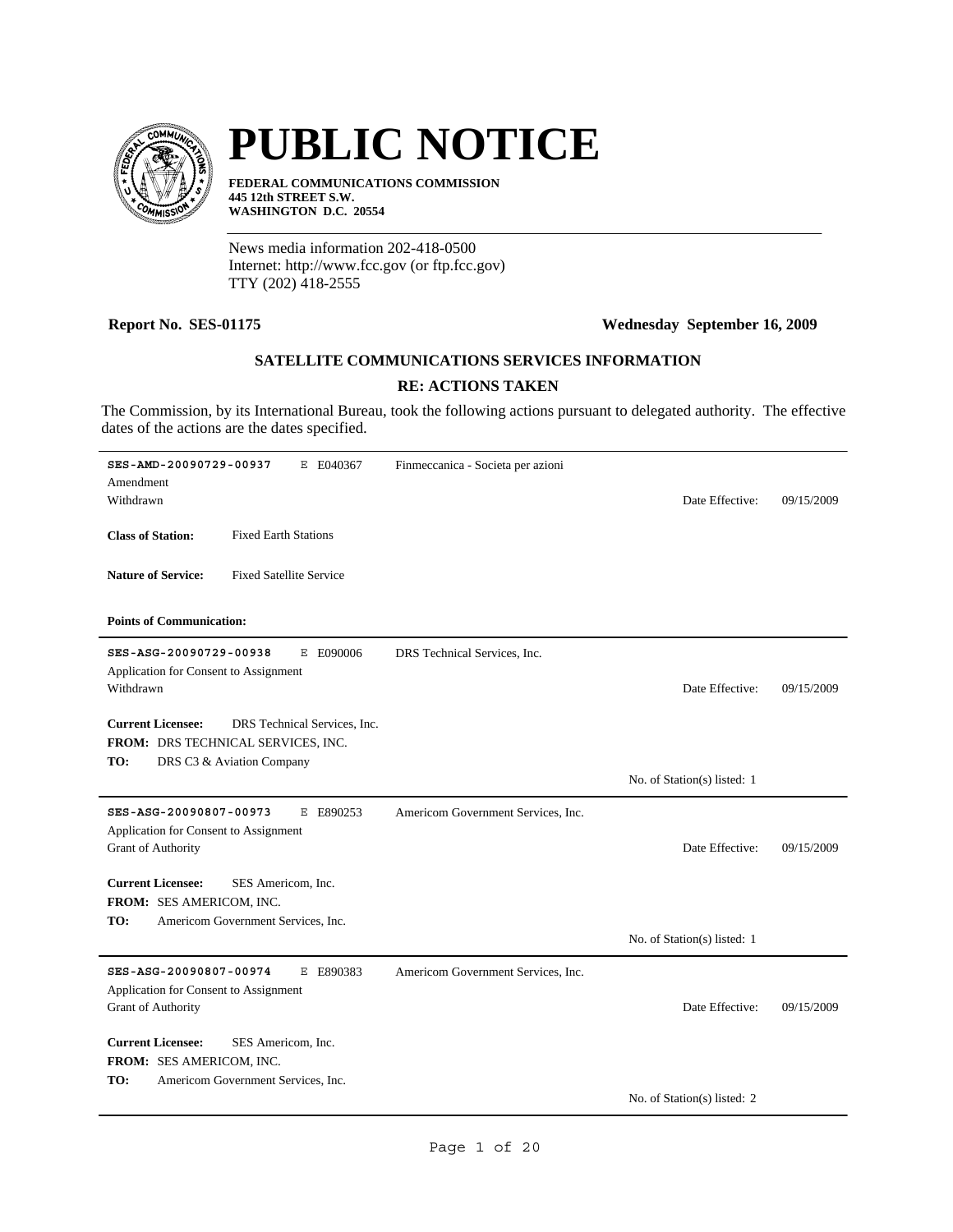| SES-LIC-20090803-00947<br>E E090133<br>NBC TELEMUNDO LICENSE CO.<br>Application for Authority<br><b>Grant of Authority</b>                        | 09/14/2009 - 09/14/2024<br>Date Effective:<br>09/14/2009 |
|---------------------------------------------------------------------------------------------------------------------------------------------------|----------------------------------------------------------|
| <b>Class of Station:</b><br>Temporary Fixed Earth Station                                                                                         |                                                          |
| <b>Nature of Service:</b><br><b>Fixed Satellite Service</b>                                                                                       |                                                          |
| SITE ID:<br>1<br><b>LOCATION:</b><br>(TOWBOY-R), VARIOUS                                                                                          |                                                          |
| 1.6 meters<br><b>ANTENNA ID:</b><br>TOWBOY-R<br><b>AVL TECHNOLOGIES</b>                                                                           | <b>SNG 1610K</b>                                         |
| 14000.0000 - 14500.0000 MHz<br>36M0G7W<br>68.41 dBW                                                                                               | PSK DIGITAL, VIDEO, AUDIO &<br><b>DATA</b>               |
| 11700.0000 - 12200.0000 MHz<br>36M0G7W                                                                                                            | PSK DIGITAL, VIDEO, AUDIO &<br><b>DATA</b>               |
| <b>Points of Communication:</b>                                                                                                                   |                                                          |
| 1 - PERMITTED LIST - ()                                                                                                                           |                                                          |
| SES-LIC-20090805-00966<br>E E090136<br>MEREDITH CORPORATION - KPHO<br>Application for Authority<br>Grant of Authority                             | 09/14/2009 - 09/14/2024<br>Date Effective:<br>09/14/2009 |
| <b>Class of Station:</b><br><b>Fixed Earth Stations</b>                                                                                           |                                                          |
| Domestic Fixed Satellite Service<br><b>Nature of Service:</b>                                                                                     |                                                          |
| SITE ID:<br>1<br><b>LOCATION:</b><br>4016 N BLACK CANYON HWY (KPHO), MARICOPA, PHOENIX, AZ<br>33 ° 29 ' 36.50 " N LAT.<br>$112°6'50.50''$ W LONG. |                                                          |
| <b>ANTENNAID:</b><br>1.5 meters<br>$\overline{1}$<br><b>ADVENT</b>                                                                                | NEWSSWIFT 1.5M. SNG                                      |
| 36M0G7W<br>67.50 dBW<br>14000.0000 - 14500.0000 MHz                                                                                               | ONE DIGITAL CARRIER FOR<br>VIDEO/VOICE/DATA              |
| 11700.0000 - 12200.0000 MHz<br>36M0G7W                                                                                                            | $\mbox{NULL}$                                            |
| <b>Points of Communication:</b>                                                                                                                   |                                                          |
| 1 - ALSAT - (ALSAT)                                                                                                                               |                                                          |
| SES-LIC-20090807-00969<br>E E090137<br>Freedom Broadcasting of Michigan Licensee, L.L.C.<br>Application for Authority<br>Grant of Authority       | 09/14/2009 - 09/14/2024<br>Date Effective:<br>09/14/2009 |
| <b>Class of Station:</b><br>Temporary Fixed Earth Station                                                                                         |                                                          |
| <b>Nature of Service:</b><br>Domestic Fixed Satellite Service                                                                                     |                                                          |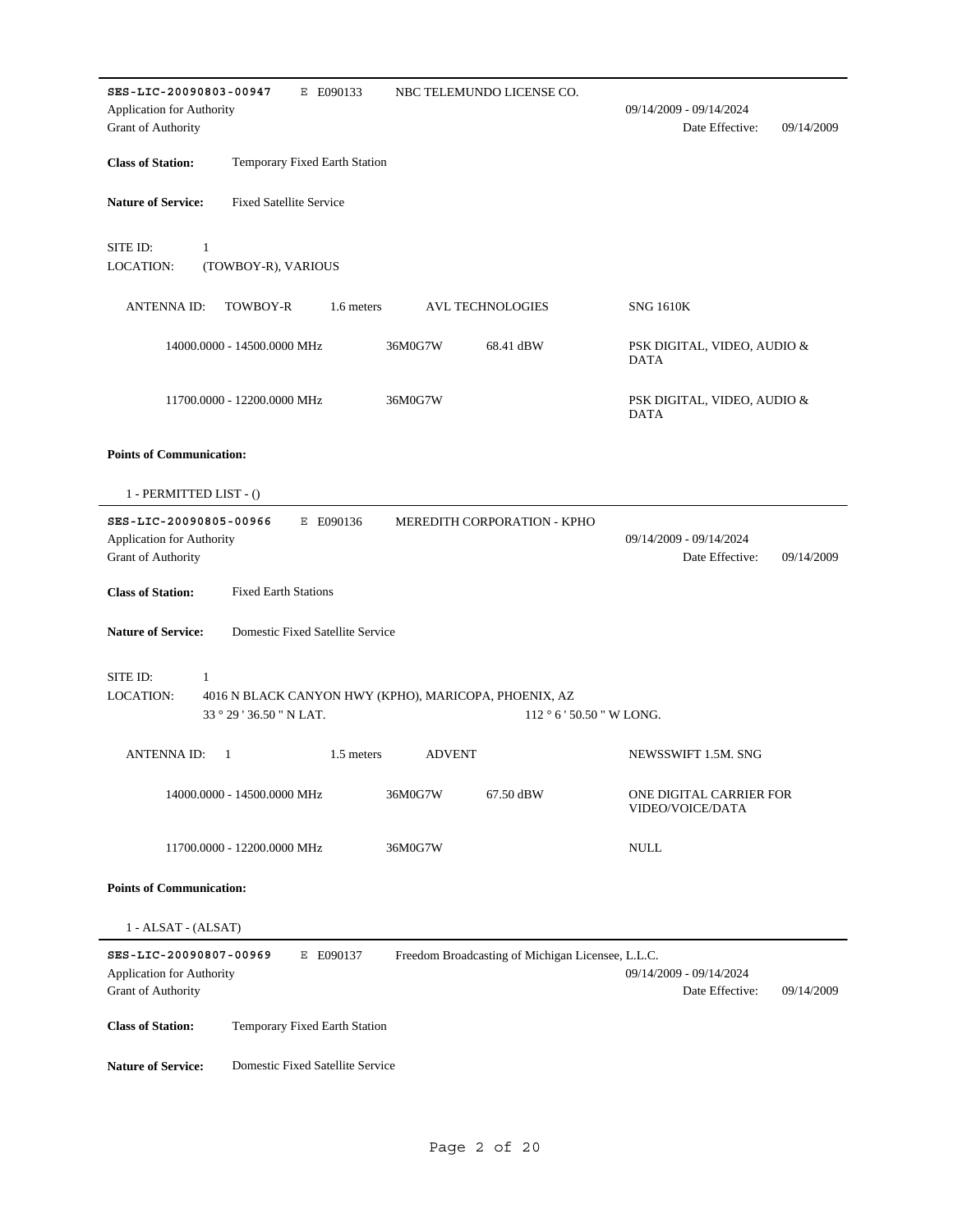| SITE ID:<br>$\mathbf{1}$<br><b>LOCATION:</b>                                            | 590 W. MAPLE STREET, KALAMAZOO, MI 49008, VARIOUS |                           |                                                                       |
|-----------------------------------------------------------------------------------------|---------------------------------------------------|---------------------------|-----------------------------------------------------------------------|
| <b>ANTENNA ID:</b><br>$\overline{1}$                                                    | 1.8 meters<br><b>AVL TECHNOLOGIES</b>             |                           | 1.8M SNG                                                              |
| 14000.0000 - 14500.0000 MHz                                                             | 24M0G7F                                           | 59.10 dBW                 | DIGITAL COMPRESS TV                                                   |
| 14000.0000 - 14500.0000 MHz                                                             | 24M0F8F                                           | 67.14 dBW                 | ANALOG TV FM MODULATION<br>HALF TRANS.                                |
| 14000.0000 - 14500.0000 MHz                                                             | 36M0F8F                                           | 70.14 dBW                 | ANALOG TV FM MODULATION<br>HALF TRANS.                                |
| <b>Points of Communication:</b>                                                         |                                                   |                           |                                                                       |
| 1 - ALSAT - (ALSAT)                                                                     |                                                   |                           |                                                                       |
| SES-MOD-20090720-00887<br>E E7462<br>Application for Modification<br>Grant of Authority | New England Sports Network                        |                           | 11/21/2004 - 11/21/2019<br>Date Effective:<br>09/09/2009              |
| <b>Class of Station:</b><br><b>Fixed Earth Stations</b>                                 |                                                   |                           |                                                                       |
| <b>Nature of Service:</b><br><b>Fixed Satellite Service</b>                             |                                                   |                           |                                                                       |
| SITE ID:<br>$\mathbf{1}$<br>LOCATION:<br>$42^{\circ}21'56.00''$ N LAT.                  | 480 ARSENAL STREET, MIDDLESEX, WATERTOWN, MA      | $71°9'39.00''$ W LONG.    |                                                                       |
| <b>ANTENNA ID:</b><br>1                                                                 | 7.3 meters                                        | <b>ANDREW CORPORATION</b> | ESA73-46                                                              |
| 5925.0000 - 6425.0000 MHz                                                               | 36M0G7W                                           | 76.84 dBW                 | DIGITAL TRAFFIC, VARRIOUS FEC,<br>DATA RATES, MODULATION AND<br>INFO. |
| 3700.0000 - 4200.0000 MHz                                                               | 36M0G7W                                           |                           | DIGITAL TRAFFIC, VARRIOUS FEC,<br>DATA RATES, MODULATION AND<br>INFO. |
| 5925.0000 - 6425.0000 MHz                                                               | 51K2G7W                                           | 48.40 dBW                 | DIGITAL TRAFFIC, VARRIOUS FEC,<br>DATA RATES, MODULATION AND<br>INFO. |
| 3700.0000 - 4200.0000 MHz                                                               | 51K2G7W                                           |                           | DIGITAL TRAFFIC, VARRIOUS FEC,                                        |
|                                                                                         |                                                   |                           | DATA RATES, MODULATION AND<br>INFO.                                   |

1 - ALSAT - (ALSAT)

| SES-RWL-20090901-01109    | E E980179 | SkyTerra Subsidiary LLC |                         |            |
|---------------------------|-----------|-------------------------|-------------------------|------------|
| Renewal                   |           |                         | 11/30/2009 - 11/30/2024 |            |
| <b>Grant of Authority</b> |           |                         | Date Effective:         | 09/14/2009 |
|                           |           |                         |                         |            |

**Class of Station:** Other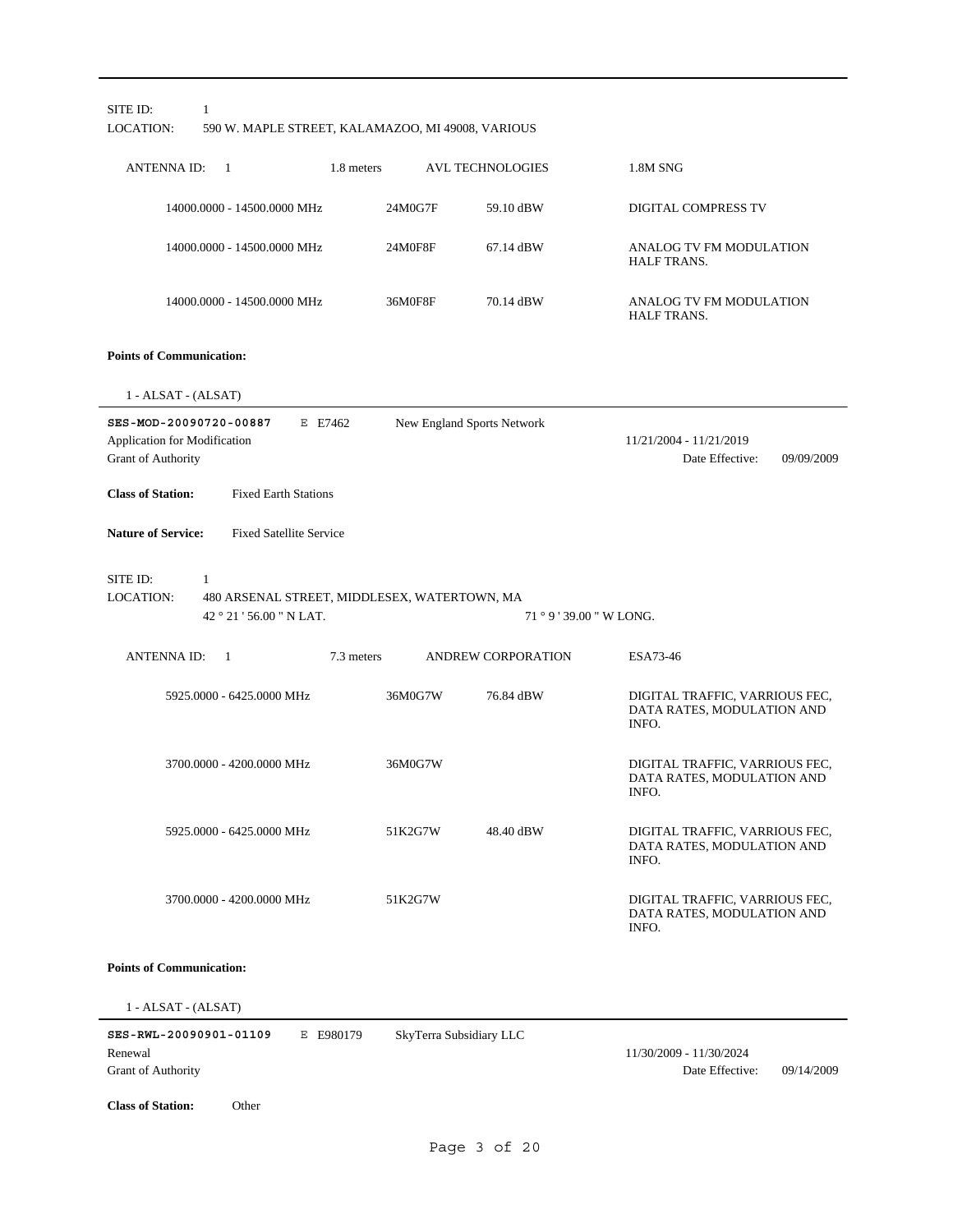#### **Nature of Service:** Mobile Satellite Service, Other

#### SITE ID: 1

LOCATION: 100,000 Full-duplex METs & "EMS" half-duplex data METs, VARIOUS

| ANTENNA ID:        | A2                        | 0 meters      | WESTINGHOUSE / WEC Contour<br>Dome                  | CD-JL01003, D-1000                                                                                                         |
|--------------------|---------------------------|---------------|-----------------------------------------------------|----------------------------------------------------------------------------------------------------------------------------|
|                    | 1626.5000 - 1660.5000 MHz | 5K00G7W       | 16.50 dBW                                           | FDMA communications channel (voice<br>or data) using differentially encoded<br>QPSK at a transmission rate of 3375 bps     |
|                    | 1626.5000 - 1660.5000 MHz | 5K00G7W       | 16.50 dBW                                           | TDMA signaling channel using<br>differentially encoded QPSK at a<br>transmission rate of 3375 bps<br>(MT-ST-data)          |
|                    | 1626.5000 - 1660.5000 MHz | 5K00G7W       | 16.50 dBW                                           | Slotted Aloha signaling channel using<br>differentially encoded QPSK at a<br>transmission rate of 3375 bps<br>(MT-SR-data) |
|                    | 1525.0000 - 1559.0000 MHz | 5K00G7W       |                                                     | TDM signaling channel using<br>differentially encoded QPSK at a<br>transmission rate of 3375 bps<br>$(GC-S-data)$          |
|                    | 1525,0000 - 1559,0000 MHz | 5K00G7W       |                                                     | FDMA communications channel (voice<br>or data) using differentially encoded<br>QPSK at a transmission rate of 3375 bps     |
| <b>ANTENNA ID:</b> | A <sub>3</sub>            | $0.92$ meters | WESTINGHOUSE / WEC Fixed Site<br>$(0.92 \text{ m})$ | CD-JL01083, F-1000                                                                                                         |
|                    |                           |               |                                                     |                                                                                                                            |
|                    | 1626.5000 - 1660.5000 MHz | 5K00G7W       | 16.50 dBW                                           | TDMA signaling channel using<br>differentially encoded QPSK at a<br>transmission rate of 3375 bps<br>(MT-ST-data)          |
|                    | 1626.5000 - 1660.5000 MHz | 5K00G7W       | 16.50 dBW                                           | Slotted Aloha signaling channel using<br>differentially encoded QPSK at a<br>transmission rate of 3375 bps<br>(MT-SR-data) |
|                    | 1626.5000 - 1660.5000 MHz | 5K00G7W       | 16.50 dBW                                           | FDMA communications channel (voice<br>or data) using differentially encoded<br>QPSK at a transmission rate of 3375 bps     |
|                    | 1525,0000 - 1559,0000 MHz | 5K00G7W       |                                                     | TDM signaling channel using<br>differentially encoded QPSK at a<br>transmission rate of 3375 bps<br>$(GC-S-data)$          |
|                    | 1525.0000 - 1559.0000 MHz | 5K00G7W       |                                                     | FDMA communications channel (voice)<br>or data) using differentially encoded<br>OPSK at a transmission rate of 3375 bps    |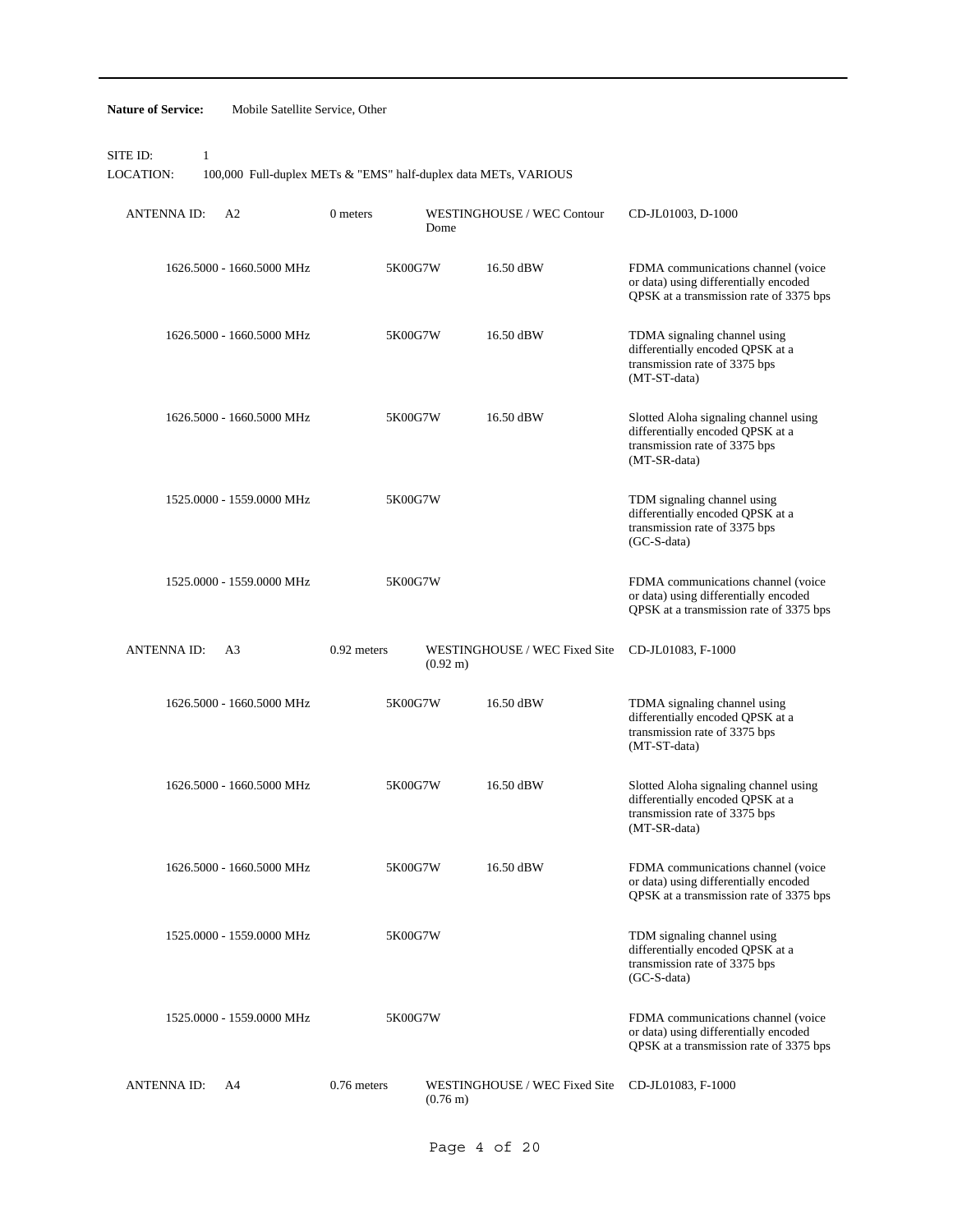| 1626.5000 - 1660.5000 MHz            |            | 5K00G7W | 16.50 dBW                                          | TDMA signaling channel using<br>differentially encoded QPSK at a<br>transmission rate of 3375 bps<br>(MT-ST-data)                          |
|--------------------------------------|------------|---------|----------------------------------------------------|--------------------------------------------------------------------------------------------------------------------------------------------|
| 1626.5000 - 1660.5000 MHz            |            | 5K00G7W | 16.50 dBW                                          | Slotted Aloha signaling channel using<br>differentially encoded QPSK at a<br>transmission rate of 3375 bps<br>(MT-SR-data)                 |
| 1626.5000 - 1660.5000 MHz            |            | 5K00G7W | 16.50 dBW                                          | FDMA communications channel (voice<br>or data) using differentially encoded<br>QPSK at a transmission rate of 3375 bps                     |
| 1525.0000 - 1559.0000 MHz            |            | 5K00G7W |                                                    | TDM signaling channel using<br>differentially encoded QPSK at a<br>transmission rate of 3375 bps<br>$(GC-S-data)$                          |
| 1525,0000 - 1559,0000 MHz            |            | 5K00G7W |                                                    | FDMA communications channel (voice<br>or data) using differentially encoded<br>QPSK at a transmission rate of 3375 bps                     |
| ANTENNA ID:<br>A5                    | $0$ meters |         | WESTINGHOUSE / WEC Maritime<br><b>Contour Dome</b> | CD-JL01003-G02                                                                                                                             |
| 1626.5000 - 1660.5000 MHz            |            | 5K00G7W | 16.50 dBW                                          | TDMA signaling channel using<br>differentially encoded QPSK at a<br>transmission rate of 3375 bps<br>(MT-ST-data)                          |
| 1626.5000 - 1660.5000 MHz            |            | 5K00G7W | 16.50 dBW                                          | Slotted Aloha signaling channel using<br>differentially encoded QPSK at a<br>transmission rate of 3375 bps<br>(MT-SR-data)                 |
| 1626.5000 - 1660.5000 MHz            |            | 5K00G7W | 16.50 dBW                                          | FDMA communications channel (voice<br>or data) using differentially encoded<br>QPSK at a transmission rate of 3375 bps                     |
| 1525.0000 - 1559.0000 MHz            |            | 5K00G7W |                                                    | FDMA communications channel (voice)<br>or data) using differentially encoded<br>OPSK at a transmission rate of 3375 bps                    |
| 1525.0000 - 1559.0000 MHz            |            | 5K00G7W |                                                    | TDM signaling channel using<br>differentially encoded QPSK at a<br>transmission rate of 3375 bps<br>$(GC-S-data)$                          |
| <b>ANTENNA ID:</b><br>D <sub>3</sub> | 0 meters   | Mobile  | NARROWBAND / Narrowband                            | <b>MDT</b> 1000                                                                                                                            |
| 1626.5000 - 1660.5000 MHz            |            | 5K00G7D | 16.00 dBW                                          | TDMA signaling channel using<br>differentially encoded QPSK at a<br>transmission rate of 3375 bps<br>(MT-DT-data)                          |
| 1626.5000 - 1660.5000 MHz            |            | 5K00G7D | 16.00 dBW                                          | Slotted Aloha signaling channel using<br>differentially encoded QPSK at a<br>transmission rate of 3375 bps<br>(MT-DRr-data or MT-DRd-data) |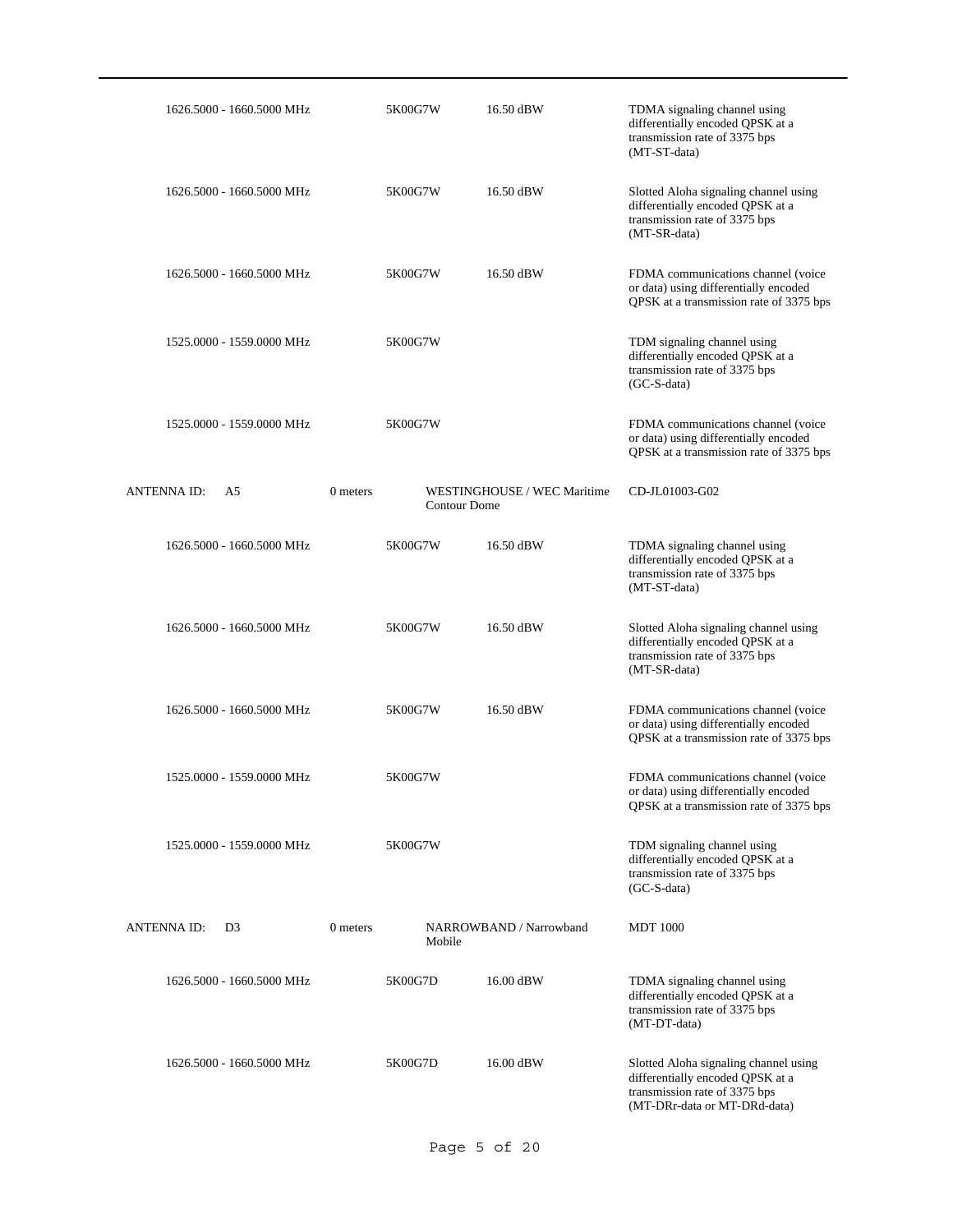| 1525,0000 - 1559,0000 MHz | 5K00G7D            |                                         | TDM signaling channel using<br>differentially encoded QPSK at a<br>transmission rate of 3375 bps<br>(DH-D-data)                            |
|---------------------------|--------------------|-----------------------------------------|--------------------------------------------------------------------------------------------------------------------------------------------|
| <b>ANTENNAID:</b><br>D4   | 0 meters           | <b>EATON/ Eaton Mobile</b>              | SCM                                                                                                                                        |
| 1626.5000 - 1660.5000 MHz | 5K00G7D            | 16.00 dBW                               | TDMA signaling channel using<br>differentially encoded QPSK at a<br>transmission rate of 3375 bps<br>(MT-DT-data)                          |
| 1626.5000 - 1660.5000 MHz | 5K00G7D            | 16.00 dBW                               | Slotted Aloha signaling channel using<br>differentially encoded QPSK at a<br>transmission rate of 3375 bps<br>(MT-DRr-data or MT-DRd-data) |
| 1525.0000 - 1559.0000 MHz | 5K00G7D            |                                         | TDM signaling channel using<br>differentially encoded QPSK at a<br>transmission rate of 3375 bps<br>(DH-D-data)                            |
| <b>ANTENNA ID:</b><br>A1  | 0 meters           | WESTINGHOUSE / WEC Mast                 | CD-JL01080, P-1000                                                                                                                         |
| 1626.5000 - 1660.5000 MHz | 5K00G7W            | 12.50 dBW                               | TDMA signaling channel using<br>differentially encoded QPSK at a<br>transmission rate of 3375 bps<br>(MT-ST-data)                          |
| 1626.5000 - 1660.5000 MHz | 5K00G7W            | 12.50 dBW                               | Slotted Aloha signaling channel using<br>differentially encoded QPSK at a<br>transmission rate of 3375 bps<br>(MT-SR-data)                 |
| 1626.5000 - 1660.5000 MHz | 5K00G7W            | 12.50 dBW                               | FDMA communications channel (voice<br>or data) using differentially encoded<br>QPSK at a transmission rate of 3375 bps                     |
| 1525,0000 - 1559,0000 MHz | 5K00G7W            |                                         | TDM signaling channel using<br>differentially encoded QPSK at a<br>transmission rate of 3375 bps<br>(GC-S-data)                            |
| 1525.0000 - 1559.0000 MHz | 5K00G7W            |                                         | FDMA communications channel (voice<br>or data) using differentially encoded<br>QPSK at a transmission rate of 3375 bps                     |
| <b>ANTENNAID:</b><br>A6   | 1.2 meters<br>Site | WESTINGHOUSE / WEC Mult. Fixed F-1000MC |                                                                                                                                            |
| 1626.5000 - 1660.5000 MHz | 5K00G7W            | 16.50 dBW                               | FDMA communications channel (voice)<br>or data) using differentially encoded<br>QPSK at a transmission rate of 3375 bps                    |
| 1626.5000 - 1660.5000 MHz | 5K00G7W            | 16.50 dBW                               | TDMA signaling channel using<br>differentially encoded QPSK at a<br>transmission rate of 3375 bps<br>(MT-ST-data)                          |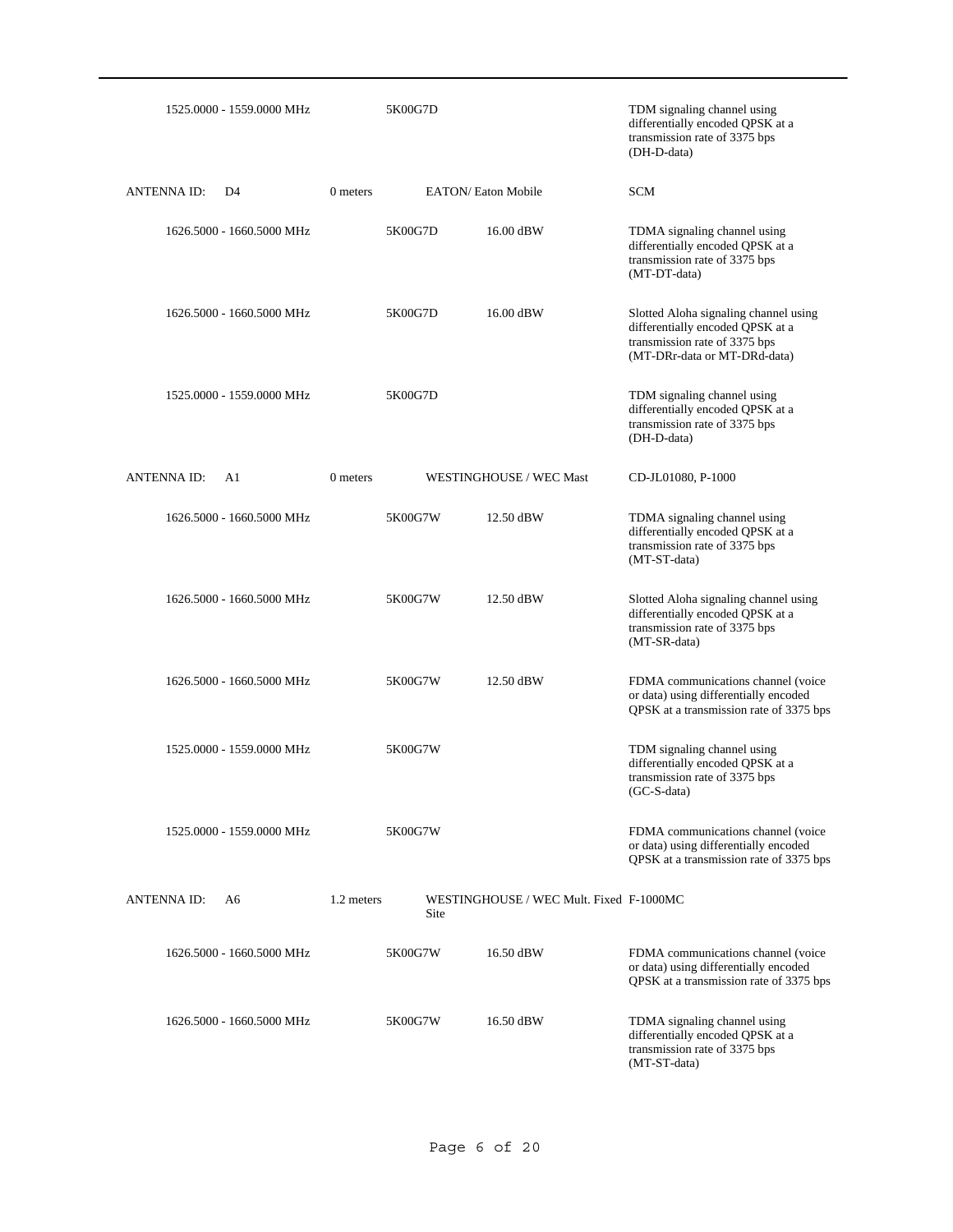| 1626.5000 - 1660.5000 MHz | 5K00G7W                 | 16.50 dBW               | Slotted Aloha signaling channel using<br>differentially encoded QPSK at a<br>transmission rate of 3375 bps<br>(MT-SR-data) |
|---------------------------|-------------------------|-------------------------|----------------------------------------------------------------------------------------------------------------------------|
| 1525.0000 - 1559.0000 MHz | 5K00G7W                 |                         | TDM signaling channel using<br>differentially encoded QPSK at a<br>transmission rate of 3375 bps<br>$(GC-S-data)$          |
| 1525.0000 - 1559.0000 MHz | 5K00G7W                 |                         | FDMA communications channel (voice<br>or data) using differentially encoded<br>QPSK at a transmission rate of 3375 bps     |
| ANTENNA ID:<br>A7         | 0.46 meters<br>Maritime | WESTINGHOUSE / KVH SC   | M-1015, D-100HF                                                                                                            |
| 1626.5000 - 1660.5000 MHz | 5K00G7W                 | 16.50 dBW               | TDMA signaling channel using<br>differentially encoded QPSK at a<br>transmission rate of 3375 bps<br>(MT-ST-data)          |
| 1626.5000 - 1660.5000 MHz | 5K00G7W                 | 16.50 dBW               | Slotted Aloha signaling channel using<br>differentially encoded QPSK at a<br>transmission rate of 3375 bps<br>(MT-SR-data) |
| 1626.5000 - 1660.5000 MHz | 5K00G7W                 | 16.50 dBW               | FDMA communications channel (voice<br>or data) using differentially encoded<br>QPSK at a transmission rate of 3375 bps     |
| 1525.0000 - 1559.0000 MHz | 5K00G7W                 |                         | FDMA communications channel (voice)<br>or data) using differentially encoded<br>QPSK at a transmission rate of 3375 bps    |
| 1525.0000 - 1559.0000 MHz | 5K00G7W                 |                         | TDM signaling channel using<br>differentially encoded QPSK at a<br>transmission rate of 3375 bps<br>$(GC-S-data)$          |
| ANTENNA ID:<br>A8         | 0 meters                | MITSUBISHI / MELCO Dome | AU200A, ST-111D                                                                                                            |
| 1626.5000 - 1660.5000 MHz | 5K00G7W                 | 15.00 dBW               | TDMA signaling channel using<br>differentially encoded QPSK at a<br>transmission rate of 3375 bps<br>(MT-ST-data)          |
| 1626.5000 - 1660.5000 MHz | 5K00G7W                 | 15.00 dBW               | Slotted Aloha signaling channel using<br>differentially encoded QPSK at a<br>transmission rate of 3375 bps<br>(MT-SR-data) |
| 1626.5000 - 1660.5000 MHz | 5K00G7W                 | 15.00 dBW               | FDMA communications channel (voice<br>or data) using differentially encoded<br>QPSK at a transmission rate of 3375 bps     |
| 1525,0000 - 1559,0000 MHz | 5K00G7W                 |                         | TDM signaling channel using<br>differentially encoded QPSK at a<br>transmission rate of 3375 bps<br>$(GC-S-data)$          |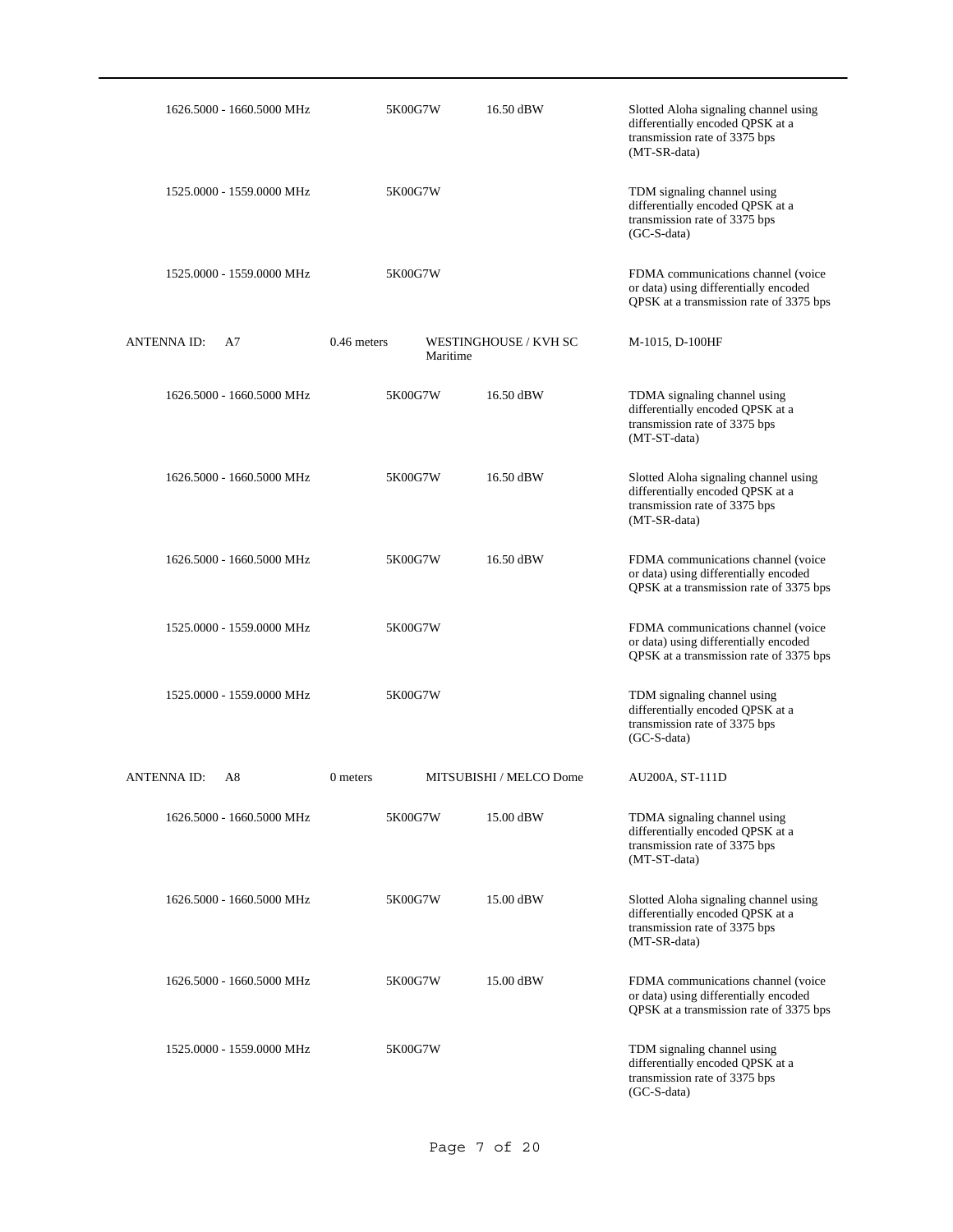|                    | 1525.0000 - 1559.0000 MHz | 5K00G7W       |                               | FDMA communications channel (voice<br>or data) using differentially encoded<br>QPSK at a transmission rate of 3375 bps     |
|--------------------|---------------------------|---------------|-------------------------------|----------------------------------------------------------------------------------------------------------------------------|
| <b>ANTENNA ID:</b> | A <sup>9</sup>            | $0.6$ meters  | MITSUBISHI / MELCO Fixed Site | AU500A, ST-121                                                                                                             |
|                    | 1626.5000 - 1660.5000 MHz | 5K00G7W       | 16.50 dBW                     | TDMA signaling channel using<br>differentially encoded QPSK at a<br>transmission rate of 3375 bps<br>(MT-ST-data)          |
|                    | 1626.5000 - 1660.5000 MHz | 5K00G7W       | 16.50 dBW                     | Slotted Aloha signaling channel using<br>differentially encoded QPSK at a<br>transmission rate of 3375 bps<br>(MT-SR-data) |
|                    | 1626.5000 - 1660.5000 MHz | 5K00G7W       | 16.50 dBW                     | FDMA communications channel (voice<br>or data) using differentially encoded<br>QPSK at a transmission rate of 3375 bps     |
|                    | 1525.0000 - 1559.0000 MHz | 5K00G7W       |                               | TDM signaling channel using<br>differentially encoded QPSK at a<br>transmission rate of 3375 bps<br>$(GC-S-data)$          |
|                    | 1525.0000 - 1559.0000 MHz | 5K00G7W       |                               | FDMA communications channel (voice)<br>or data) using differentially encoded<br>QPSK at a transmission rate of 3375 bps    |
| <b>ANTENNA ID:</b> | A10                       | $0.35$ meters | MITSUBISHI / MELCO Briefcase  | ST151                                                                                                                      |
|                    | 1626.5000 - 1660.5000 MHz | 5K00G7W       | 16.50 dBW                     | TDMA signaling channel using<br>differentially encoded QPSK at a<br>transmission rate of 3375 bps<br>(MT-ST-data)          |
|                    | 1626.5000 - 1660.5000 MHz | 5K00G7W       | 16.50 dBW                     | Slotted Aloha signaling channel using<br>differentially encoded QPSK at a<br>transmission rate of 3375 bps<br>(MT-SR-data) |
|                    | 1626.5000 - 1660.5000 MHz | 5K00G7W       | 16.50 dBW                     | FDMA communications channel (voice<br>or data) using differentially encoded<br>QPSK at a transmission rate of 3375 bps     |
|                    | 1525.0000 - 1559.0000 MHz | 5K00G7W       |                               | TDM signaling channel using<br>differentially encoded QPSK at a<br>transmission rate of 3375 bps<br>$(GC-S-data)$          |
|                    | 1525.0000 - 1559.0000 MHz | 5K00G7W       |                               | FDMA communications channel (voice<br>or data) using differentially encoded<br>QPSK at a transmission rate of 3375 bps     |
| <b>ANTENNA ID:</b> | A11                       | $0.25$ meters | MITSUBISHI / MELCO Omniquest  | ST251                                                                                                                      |
|                    | 1626.5000 - 1660.5000 MHz | 5K00G7W       | 16.50 dBW                     | TDMA signaling channel using<br>differentially encoded QPSK at a<br>transmission rate of 3375 bps<br>(MT-ST-data)          |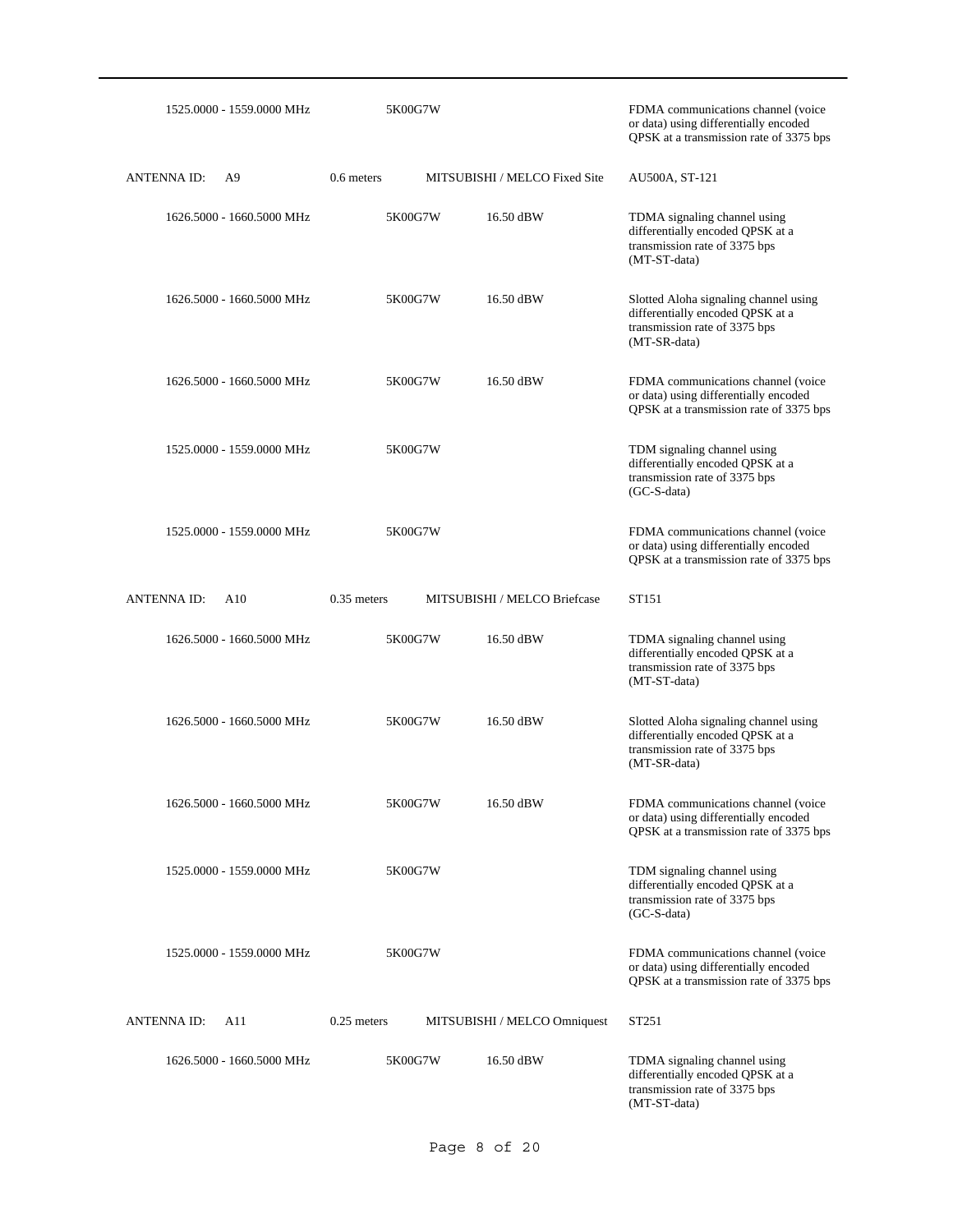|                    | 1626.5000 - 1660.5000 MHz |          | 5K00G7W | 16.50 dBW                                | Slotted Aloha signaling channel using<br>differentially encoded QPSK at a<br>transmission rate of 3375 bps<br>(MT-SR-data) |
|--------------------|---------------------------|----------|---------|------------------------------------------|----------------------------------------------------------------------------------------------------------------------------|
|                    | 1626.5000 - 1660.5000 MHz |          | 5K00G7W | 16.50 dBW                                | FDMA communications channel (voice<br>or data) using differentially encoded<br>QPSK at a transmission rate of 3375 bps     |
|                    | 1525,0000 - 1559,0000 MHz |          | 5K00G7W |                                          | TDM signaling channel using<br>differentially encoded QPSK at a<br>transmission rate of 3375 bps<br>(GC-S-data)            |
|                    | 1525.0000 - 1559.0000 MHz |          | 5K00G7W |                                          | FDMA communications channel (voice<br>or data) using differentially encoded<br>QPSK at a transmission rate of 3375 bps     |
| <b>ANTENNA ID:</b> | A19                       | 0 meters |         | WEC D-1000MH MARITIME DOME CDJL01003-G02 |                                                                                                                            |
|                    | 1626.5000 - 1660.5000 MHz |          | 5K00G7W | 16.50 dBW                                | TDMA signaling channel using<br>differentially encoded QPSK at a<br>transmission rate of 3375 bps<br>(MT-ST-data)          |
|                    | 1626.5000 - 1660.5000 MHz |          | 5K00G7W | 16.50 dBW                                | Slotted Aloha signaling channel using<br>differentially encoded QPSK at a<br>transmission rate of 3375 bps<br>(MT-SR-data) |
|                    | 1626.5000 - 1660.5000 MHz |          | 5K00G7W | 16.50 dBW                                | FDMA communications channel (voice<br>or data) using differentially encoded<br>QPSK at a transmission rate of 3375 bps     |
|                    | 1525.0000 - 1559.0000 MHz |          | 5K00G7W |                                          | TDM signaling channel using<br>differentially encoded QPSK at a<br>transmission rate of 3375 bps<br>(GC-S-data)            |
|                    | 1525,0000 - 1559,0000 MHz |          | 5K00G7W |                                          | FDMA communications channel (voice<br>or data) using differentially encoded<br>QPSK at a transmission rate of 3375 bps     |
| <b>ANTENNA ID:</b> | A20                       | 0 meters |         | MITSUBISHI / MELCO DOME                  | AU201A, ST-211D                                                                                                            |
|                    | 1626.5000 - 1660.5000 MHz |          | 5K00G7W | 15.00 dBW                                | Slotted Aloha signaling channel using<br>differentially encoded QPSK at a<br>transmission rate of 3375 bps<br>(MT-SR-data) |
|                    | 1626.5000 - 1660.5000 MHz |          | 5K00G7W | 15.00 dBW                                | FDMA communications channel (voice<br>or data) using differentially encoded<br>QPSK at a transmission rate of 3375 bps     |
|                    | 1626.5000 - 1559.0000 MHz |          | 5K00G7W | 15.00 dBW                                | TDMA signaling channel using<br>differentially encoded QPSK at a<br>transmission rate of 3375 bps<br>(MT-ST-data)          |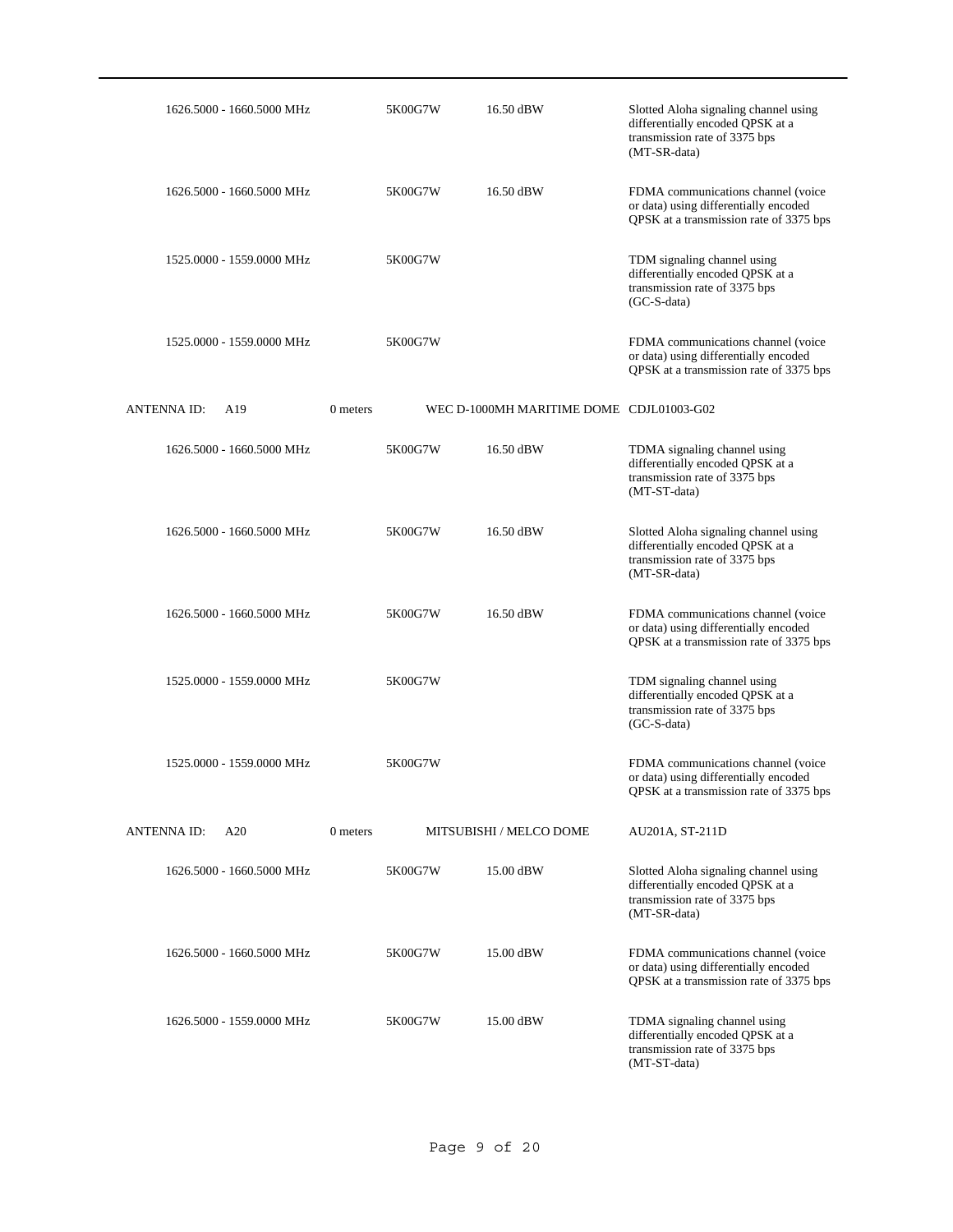| 1525.0000 - 1559.0000 MHz | 5K00G7W      |                          | TDM signaling channel using<br>differentially encoded QPSK at a<br>transmission rate of 3375 bps<br>$(GC-S-data)$          |
|---------------------------|--------------|--------------------------|----------------------------------------------------------------------------------------------------------------------------|
| 1525.0000 - 1559.0000 MHz | 5K00G7W      |                          | FDMA communications channel (voice<br>or data) using differentially encoded<br>QPSK at a transmission rate of 3375 bps     |
| <b>ANTENNA ID:</b><br>A21 | $0.6$ meters | MITSUBISHI / MELCO Fixed | AU601A, ST-221                                                                                                             |
| 1626.5000 - 1660.5000 MHz | 5K00G7W      | 16.50 dBW                | TDMA signaling channel using<br>differentially encoded QPSK at a<br>transmission rate of 3375 bps<br>(MT-ST-data)          |
| 1626.5000 - 1660.5000 MHz | 5K00G7W      | 16.50 dBW                | Slotted Aloha signaling channel using<br>differentially encoded QPSK at a<br>transmission rate of 3375 bps<br>(MT-SR-data) |
| 1626.5000 - 1660.5000 MHz | 5K00G7W      | 16.50 dBW                | FDMA communications channel (voice<br>or data) using differentially encoded<br>QPSK at a transmission rate of 3375 bps     |
| 1525,0000 - 1559,0000 MHz | 5K00G7W      |                          | TDM signaling channel using<br>differentially encoded QPSK at a<br>transmission rate of 3375 bps<br>$(GC-S-data)$          |
| 1525.0000 - 1559.0000 MHz | 5K00G7W      |                          | FDMA communications channel (voice<br>or data) using differentially encoded                                                |
|                           |              |                          | QPSK at a transmission rate of 3375 bps                                                                                    |
| <b>ANTENNA ID:</b><br>A22 | $0.3$ meters | KVH TRACPHONE            | AU900A, ST131                                                                                                              |
| 1626.5000 - 1660.5000 MHz | 5K00G7W      | 11.00 dBW                | TDMA signaling channel using<br>differentially encoded QPSK at a<br>transmission rate of 3375 bps<br>(MT-ST-data)          |
| 1626.5000 - 1660.5000 MHz | 5K00G7W      | $11.00$ dBW              | Slotted Aloha signaling channel using<br>differentially encoded QPSK at a<br>transmission rate of 3375 bps<br>(MT-SR-data) |
| 1626.5000 - 1660.5000 MHz | 5K00G7W      | $11.00$ dBW              | FDMA communications channel (voice<br>or data) using differentially encoded<br>QPSK at a transmission rate of 3375 bps     |
| 1525.0000 - 1559.0000 MHz | 5K00G7W      |                          | TDM signaling channel using<br>differentially encoded QPSK at a<br>transmission rate of 3375 bps<br>$(GC-S-data)$          |
| 1525.0000 - 1559.0000 MHz | 5K00G7W      |                          | FDMA communications channel (voice<br>or data) using differentially encoded<br>QPSK at a transmission rate of 3375 bps     |
| <b>ANTENNA ID:</b><br>A23 | 0 meters     | MITSUBISHI / MELCO MAST  | AU110A, ST111                                                                                                              |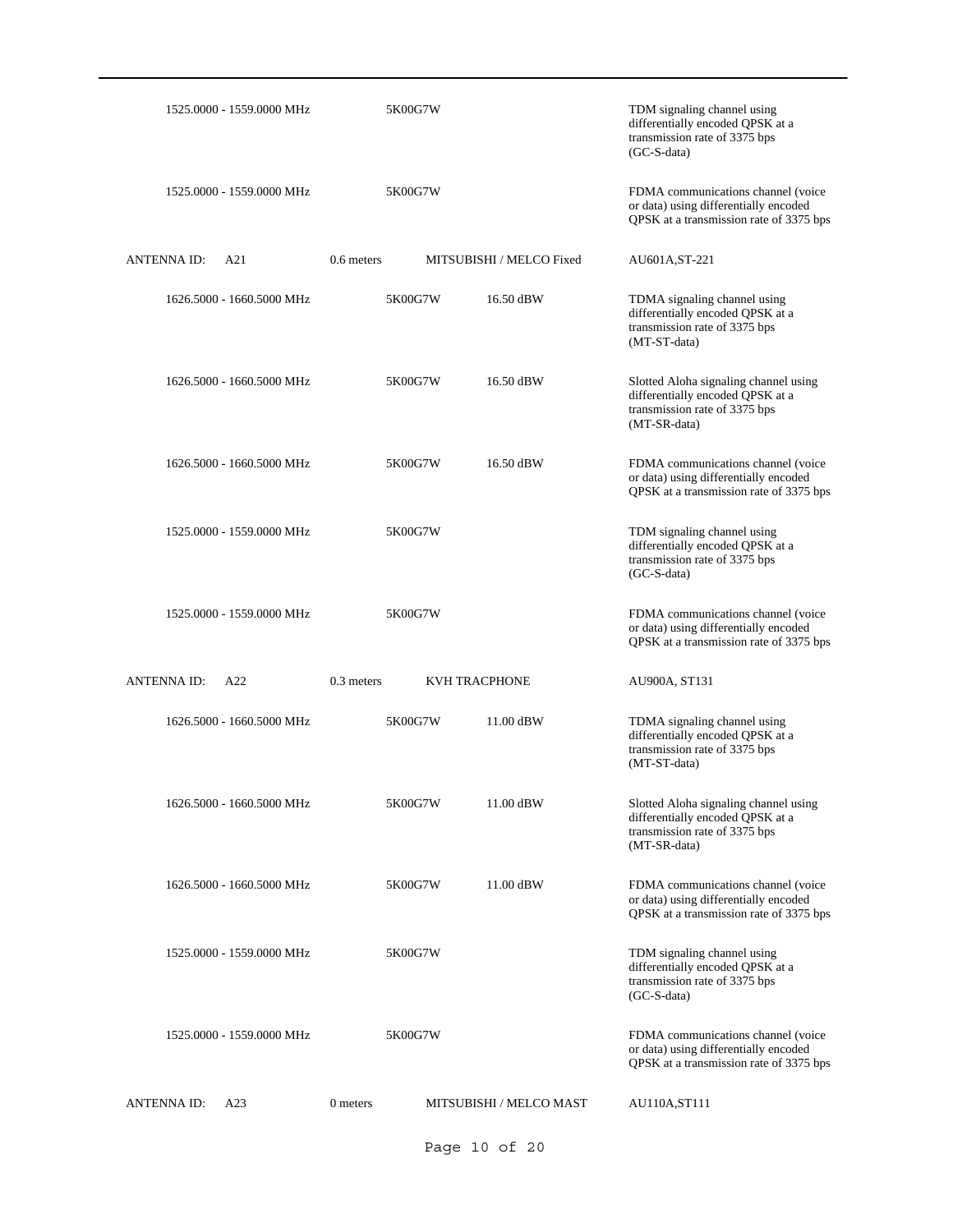| 1626.5000 - 1660.5000 MHz |          | 5K00G7W | 16.50 dBW                                        | TDMA signaling channel using<br>differentially encoded QPSK at a<br>transmission rate of 3375 bps<br>(MT-ST-data)          |
|---------------------------|----------|---------|--------------------------------------------------|----------------------------------------------------------------------------------------------------------------------------|
| 1626.5000 - 1660.5000 MHz |          | 5K00G7W | 16.50 dBW                                        | Slotted Aloha signaling channel using<br>differentially encoded QPSK at a<br>transmission rate of 3375 bps<br>(MT-SR-data) |
| 1626.5000 - 1660.5000 MHz |          | 5K00G7W | 16.50 dBW                                        | FDMA communications channel (voice<br>or data) using differentially encoded<br>QPSK at a transmission rate of 3375 bps     |
| 1525.0000 - 1559.0000 MHz |          | 5K00G7W |                                                  | TDM signaling channel using<br>differentially encoded QPSK at a<br>transmission rate of 3375 bps<br>$(GC-S-data)$          |
| 1525.0000 - 1559.0000 MHz |          | 5K00G7W |                                                  | FDMA communications channel (voice)<br>or data) using differentially encoded<br>QPSK at a transmission rate of 3375 bps    |
| <b>ANTENNA ID:</b><br>A12 | 0 meters |         | CAL / Calquest                                   | CQ100                                                                                                                      |
| 1626.5000 - 1660.5000 MHz |          | 5K00G7W | 16.50 dBW                                        | TDMA signaling channel using<br>differentially encoded QPSK at a<br>transmission rate of 3375 bps<br>(MT-ST-data)          |
| 1626.5000 - 1660.5000 MHz |          | 5K00G7W | 16.50 dBW                                        | Slotted Aloha signaling channel using<br>differentially encoded QPSK at a<br>transmission rate of 3375 bps<br>(MT-SR-data) |
| 1626.5000 - 1660.5000 MHz |          | 5K00G7W | 16.50 dBW                                        | FDMA communications channel (voice<br>or data) using differentially encoded<br>QPSK at a transmission rate of 3375 bps     |
| 1525,0000 - 1559,0000 MHz |          | 5K00G7W |                                                  | TDM signaling channel using<br>differentially encoded QPSK at a<br>transmission rate of 3375 bps<br>$(GC-S-data)$          |
| 1525.0000 - 1559.0000 MHz |          | 5K00G7W |                                                  | FDMA communications channel (voice<br>or data) using differentially encoded<br>QPSK at a transmission rate of 3375 bps     |
| <b>ANTENNA ID:</b><br>A13 | 0 meters |         | MITSUBISHI / MELCO<br><b>Transportation Dome</b> | AU400A                                                                                                                     |
| 1626.5000 - 1660.5000 MHz |          | 5K00G7W | 16.50 dBW                                        | TDMA signaling channel using<br>differentially encoded QPSK at a<br>transmission rate of 3375 bps<br>(MT-ST-data)          |
| 1626.5000 - 1660.5000 MHz |          | 5K00G7W | 16.50 dBW                                        | Slotted Aloha signaling channel using<br>differentially encoded QPSK at a<br>transmission rate of 3375 bps<br>(MT-SR-data) |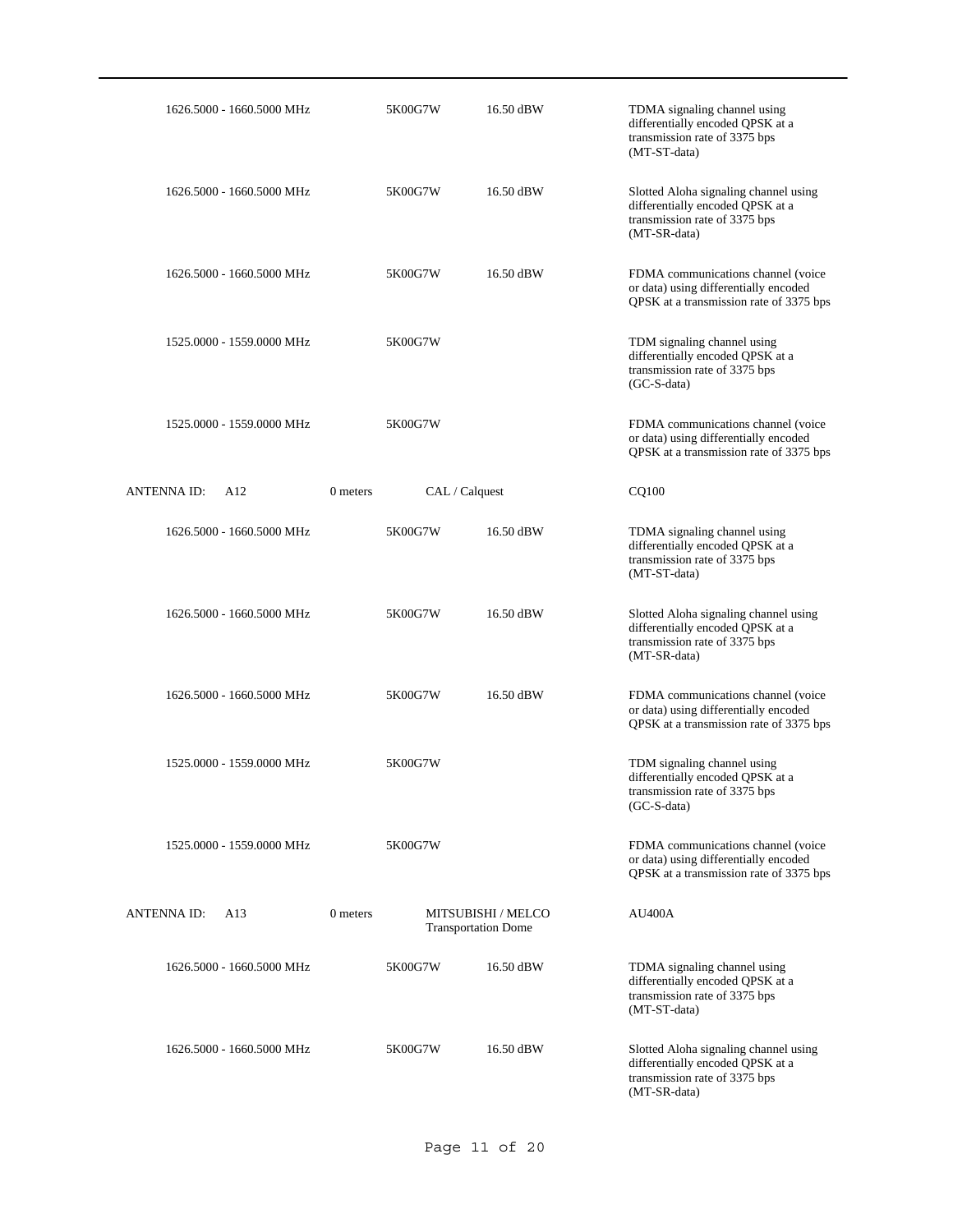|                    | 1626.5000 - 1660.5000 MHz | 5K00G7W                | 16.50 dBW                              | FDMA communications channel (voice<br>or data) using differentially encoded<br>QPSK at a transmission rate of 3375 bps                     |
|--------------------|---------------------------|------------------------|----------------------------------------|--------------------------------------------------------------------------------------------------------------------------------------------|
|                    | 1525.0000 - 1559.0000 MHz | 5K00G7W                |                                        | TDM signaling channel using<br>differentially encoded QPSK at a<br>transmission rate of 3375 bps<br>$(GC-S-data)$                          |
|                    | 1525,0000 - 1559,0000 MHz | 5K00G7W                |                                        | FDMA communications channel (voice<br>or data) using differentially encoded<br>QPSK at a transmission rate of 3375 bps                     |
| <b>ANTENNAID:</b>  | D <sub>1</sub>            | 0 meters<br>Dome       | WESTINGHOUSE / WEC Contour             | CD-JL01003                                                                                                                                 |
|                    | 1626.5000 - 1660.5000 MHz | 5K00G7D                | 16.50 dBW                              | TDMA signaling channel using<br>differentially encoded QPSK at a<br>transmission rate of 3375 bps<br>(MT-DT-data)                          |
|                    | 1626.5000 - 1660.5000 MHz | 5K00G7D                | 16.50 dBW                              | Slotted Aloha signaling channel using<br>differentially encoded QPSK at a<br>transmission rate of 3375 bps<br>(MT-DRr-data or MT-DRd-data) |
|                    | 1525.0000 - 1559.0000 MHz | 5K00G7D                |                                        | TDM signaling channel using<br>differentially encoded QPSK at a<br>transmission rate of 3375 bps<br>(DH-D-data)                            |
|                    |                           |                        |                                        |                                                                                                                                            |
| <b>ANTENNA ID:</b> | D2                        | $0.415$ meters<br>Site | NARROWBAND / Narrowband Fixed RST 2000 |                                                                                                                                            |
|                    | 1626.5000 - 1660.5000 MHz | 5K00G7D                | 13.80 dBW                              | TDMA signaling channel using<br>differentially encoded QPSK at a<br>transmission rate of 3375 bps<br>(MT-DT-data)                          |
|                    | 1626.5000 - 1660.5000 MHz | 5K00G7D                | 13.80 dBW                              | Slotted Aloha signaling channel using<br>differentially encoded QPSK at a<br>transmission rate of 3375 bps<br>(MT-DRr-data or MT-DRd-data) |
|                    | 1525,0000 - 1559,0000 MHz | 5K00G7D                |                                        | TDM signaling channel using<br>differentially encoded QPSK at a<br>transmission rate of 3375 bps<br>(DH-D-data)                            |
| <b>ANTENNA ID:</b> | D5                        |                        | EMS / Packet Data / half duplex        | <b>PDT-100</b>                                                                                                                             |
|                    | 1626.5000 - 1660.5000 MHz | 5K00G7D                | 11.50 dBW                              | TDMA signaling channel using<br>differentially encoded OPSK at a<br>transmission rate of 3375 bps<br>(MT-ST-data)                          |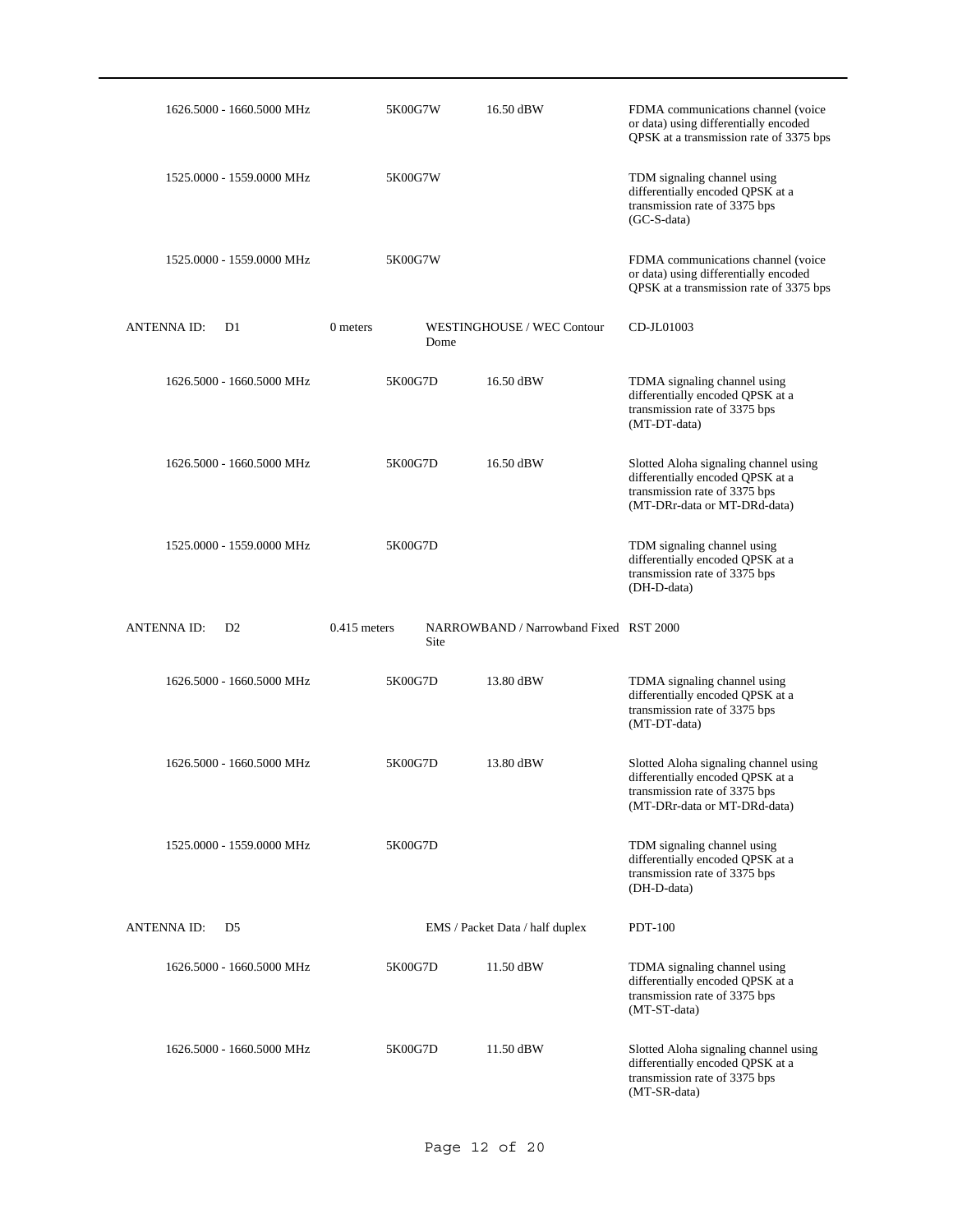| 1525.0000 - 1559.0000 MHz | 5K00G7D                          |                              | TDM signaling channel using<br>differentially encoded QPSK at a<br>transmission rate of 3375 bps<br>$(GC-S-data)$          |
|---------------------------|----------------------------------|------------------------------|----------------------------------------------------------------------------------------------------------------------------|
| 1525.0000 - 1559.0000 MHz | 5K00G7D                          |                              | FDMA communications channel (voice<br>or data) using differentially encoded<br>QPSK at a transmission rate of 3375 bps     |
| <b>ANTENNA ID:</b><br>A14 | $0.46$ meters<br>Fixed           | MITSUBISHI / MELCO Omniquest | OQFAU, ST251                                                                                                               |
| 1626.5000 - 1660.5000 MHz | 5K00G7W                          | 16.50 dBW                    | TDMA signaling channel using<br>differentially encoded QPSK at a<br>transmission rate of 3375 bps<br>(MT-ST-data)          |
| 1626.5000 - 1660.5000 MHz | 5K00G7W                          | 16.50 dBW                    | Slotted Aloha signaling channel using<br>differentially encoded QPSK at a<br>transmission rate of 3375 bps<br>(MT-SR-data) |
| 1626.5000 - 1660.5000 MHz | 5K00G7W                          | 16.50 dBW                    | FDMA communications channel (voice<br>or data) using differentially encoded<br>QPSK at a transmission rate of 3375 bps     |
| 1525,0000 - 1559,0000 MHz | 5K00G7W                          | $0.00$ dBW                   | TDM signaling channel using<br>differentially encoded QPSK at a<br>transmission rate of 3375 bps<br>$(GC-S-data)$          |
|                           |                                  |                              |                                                                                                                            |
| 1525.0000 - 1559.0000 MHz | 5K00G7W                          | $0.00$ dBW                   | FDMA communications channel (voice)<br>or data) using differentially encoded<br>QPSK at a transmission rate of 3375 bps    |
| <b>ANTENNA ID:</b><br>A15 | $0.85$ meters                    | MITSUBISHI / MELCO Fixed     | AU601B, ST221M                                                                                                             |
| 1626.5000 - 1660.5000 MHz | 5K00G7W                          | 16.50 dBW                    | TDMA signaling channel using<br>differentially encoded QPSK at a<br>transmission rate of 3375 bps<br>(MT-ST-data)          |
| 1626.5000 - 1660.5000 MHz | 5K00G7W                          | 16.50 dBW                    | Slotted Aloha signaling channel using<br>differentially encoded QPSK at a<br>transmission rate of 3375 bps<br>(MT-SR-data) |
| 1626.5000 - 1660.5000 MHz | 5K00G7W                          | 16.50 dBW                    | FDMA communications channel (voice<br>or data) using differentially encoded<br>QPSK at a transmission rate of 3375 bps     |
| 1525.0000 - 1559.0000 MHz | 5K00G7W                          |                              | TDM signaling channel using<br>differentially encoded QPSK at a<br>transmission rate of 3375 bps<br>$(GC-S-data)$          |
| 1525,0000 - 1559,0000 MHz | 5K00G7W                          |                              | FDMA communications channel (voice<br>or data) using differentially encoded<br>QPSK at a transmission rate of 3375 bps     |
| <b>ANTENNA ID:</b><br>A16 | $0.46$ meters<br><b>EMS/GETS</b> |                              | 0955-A-0100                                                                                                                |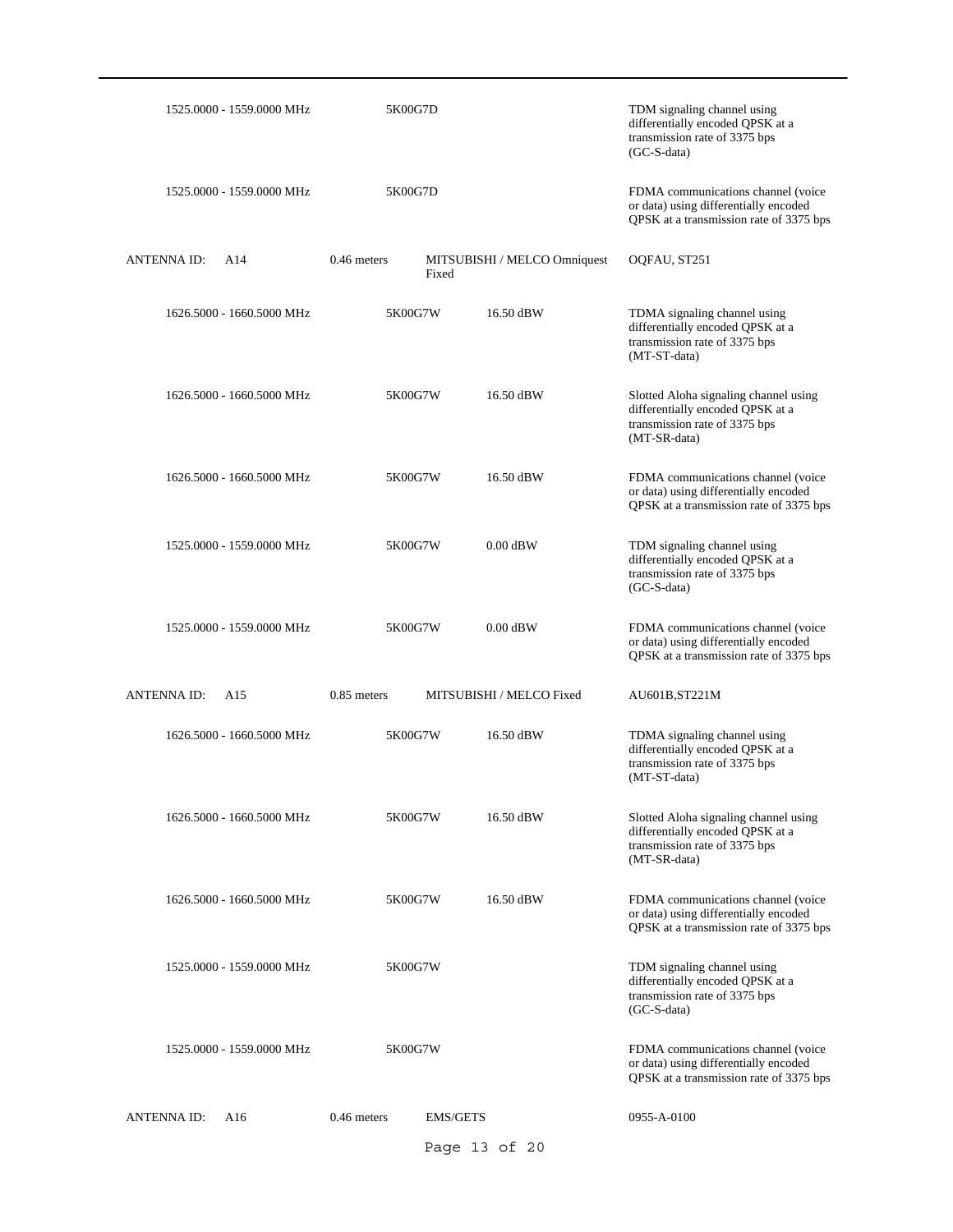| 1626.5000 - 1660.5000 MHz | 5K00G7W                        | 17.50 dBW               | TDMA signaling channel using<br>differentially encoded QPSK at a<br>transmission rate of 3375 bps<br>(MT-ST-data)          |
|---------------------------|--------------------------------|-------------------------|----------------------------------------------------------------------------------------------------------------------------|
| 1626.5000 - 1660.5000 MHz | 5K00G7W                        | 17.50 dBW               | Slotted Aloha signaling channel using<br>differentially encoded QPSK at a<br>transmission rate of 3375 bps<br>(MT-SR-data) |
| 1626.5000 - 1660.5000 MHz | 5K00G7W                        | 17.50 dBW               | FDMA communications channel (voice<br>or data) using differentially encoded<br>QPSK at a transmission rate of 3375 bps     |
| 1525.0000 - 1559.0000 MHz | 5K00G7W                        |                         | TDM signaling channel using<br>differentially encoded QPSK at a<br>transmission rate of 3375 bps<br>$(GC-S-data)$          |
| 1525.0000 - 1559.0000 MHz | 5K00G7W                        |                         | FDMA communications channel (voice<br>or data) using differentially encoded<br>QPSK at a transmission rate of 3375 bps     |
| <b>ANTENNAID:</b><br>A17  | 0.46 meters<br><b>MARITIME</b> | WESTINGHOUSE/WEC M-1075 | M-1075, D-100HF                                                                                                            |
| 1626.5000 - 1660.5000 MHz | 5K00G7W                        | 16.50 dBW               | TDMA signaling channel using<br>differentially encoded QPSK at a<br>transmission rate of 3375 bps<br>(MT-ST-data)          |
| 1626.5000 - 1660.5000 MHz | 5K00G7W                        | 16.50 dBW               | Slotted Aloha signaling channel using<br>differentially encoded QPSK at a<br>transmission rate of 3375 bps<br>(MT-SR-data) |
| 1626.5000 - 1660.0000 MHz | 5K00G7W                        | 16.50 dBW               | FDMA communications channel (voice<br>or data) using differentially encoded<br>QPSK at a transmission rate of 3375 bps     |
| 1525,0000 - 1559,0000 MHz | 5K00G7W                        |                         | TDM signaling channel using<br>differentially encoded QPSK at a<br>transmission rate of 3375 bps<br>$(GC-S-data)$          |
| 1525.0000 - 1559.0000 MHz | 5K00G7W                        |                         | FDMA communications channel (voice<br>or data) using differentially encoded<br>QPSK at a transmission rate of 3375 bps     |
| <b>ANTENNAID:</b><br>A18  | $0$ meters                     | WESTINGHOUSE/WEC D DOME | CD-JL01003, .D-1000H                                                                                                       |
| 1626.5000 - 1660.5000 MHz | 5K00G7W                        | 16.50 dBW               | TDMA signaling channel using<br>differentially encoded QPSK at a<br>transmission rate of 3375 bps<br>(MT-ST-data)          |
| 1626.5000 - 1660.5000 MHz | 5K00G7W                        | 16.50 dBW               | Slotted Aloha signaling channel using<br>differentially encoded QPSK at a<br>transmission rate of 3375 bps<br>(MT-SR-data) |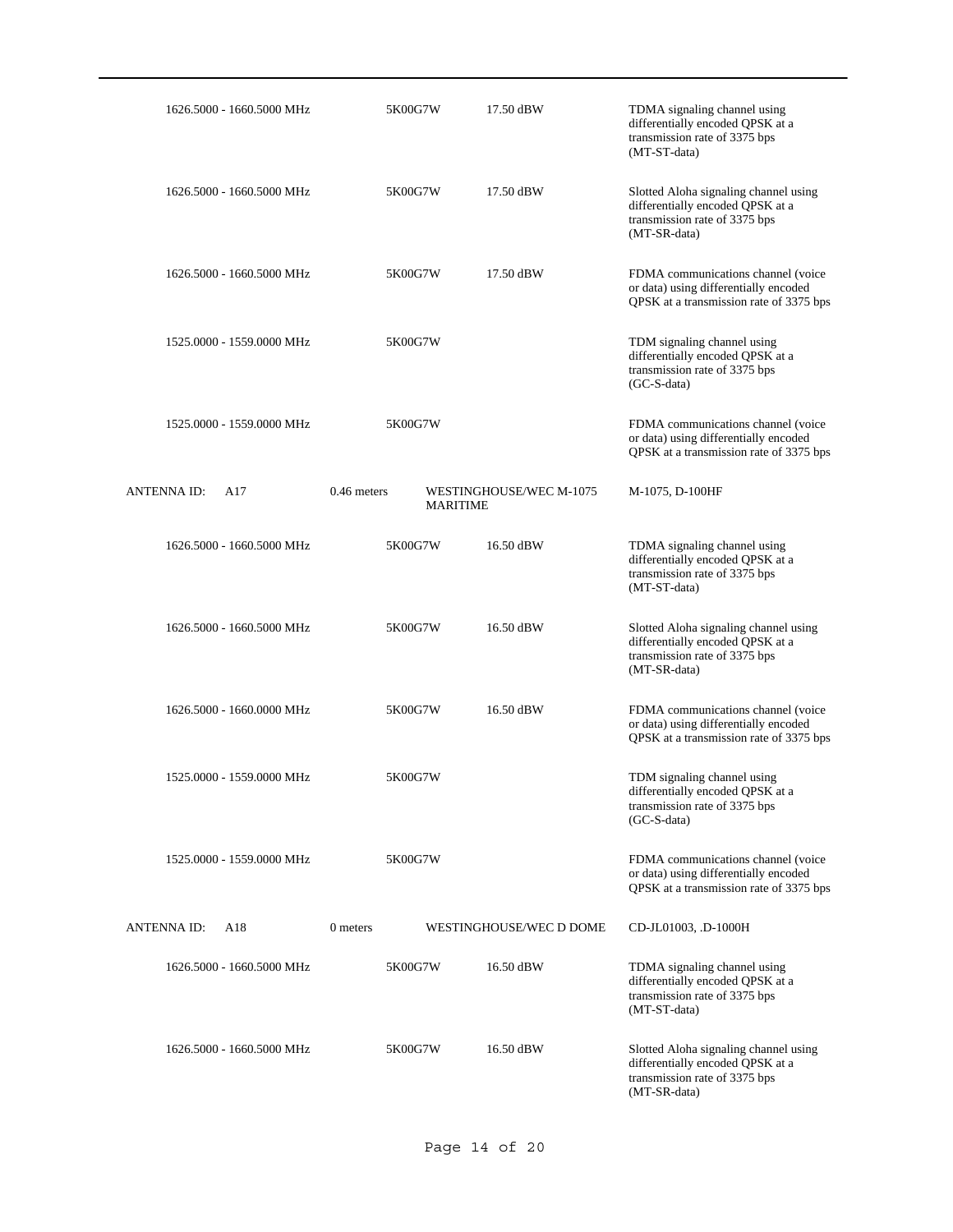| 1626.5000 - 1660.5000 MHz                                                                            | 5K00G7W        | 16.50 dBW                      | FDMA communications channel (voice<br>or data) using differentially encoded<br>QPSK at a transmission rate of 3375 bps |
|------------------------------------------------------------------------------------------------------|----------------|--------------------------------|------------------------------------------------------------------------------------------------------------------------|
| 1525.0000 - 1559.0000 MHz                                                                            | 5K00G7W        |                                | TDM signaling channel using<br>differentially encoded QPSK at a<br>transmission rate of 3375 bps<br>$(GC-S-data)$      |
| 1525.0000 - 1559.0000 MHz                                                                            | 5K00G7W        |                                | FDMA communications channel (voice<br>or data) using differentially encoded<br>QPSK at a transmission rate of 3375 bps |
| <b>ANTENNA ID:</b><br>A24                                                                            | $0.274$ meters | <b>HUGHES NETWORK SYSTEMS</b>  | MSAT-G2                                                                                                                |
| 1626.5000 - 1660.5000 MHz                                                                            | 5K00G7W        | 16.00 dBW                      | FDMA communications channel (voice<br>or data)                                                                         |
| 1525.0000 - 1559.0000 MHz                                                                            | 5K00G7W        |                                | FDMA communications channel (voice<br>or data)                                                                         |
| <b>Points of Communication:</b>                                                                      |                |                                |                                                                                                                        |
| $1 - AMC-1 - (101.0 W.L.)$                                                                           |                |                                |                                                                                                                        |
| $1 - MSAT-1 - (106.5 W.L.)$                                                                          |                |                                |                                                                                                                        |
| SES-RWL-20090903-01117<br>E E990346                                                                  |                | INTERFACE COMMUNICATIONS CORP. |                                                                                                                        |
| Renewal<br>Grant of Authority                                                                        |                |                                | 10/29/2009 - 10/29/2024<br>Date Effective:<br>09/14/2009                                                               |
| <b>Class of Station:</b><br>Temporary Fixed Earth Station                                            |                |                                |                                                                                                                        |
| <b>Nature of Service:</b><br>Domestic Fixed Satellite Service, International Fixed Satellite Service |                |                                |                                                                                                                        |
| SITE ID:<br>$\mathbf{1}$<br><b>LOCATION:</b><br>Various                                              |                |                                |                                                                                                                        |
| <b>ANTENNAID:</b><br>2.4 meters<br>$\overline{1}$                                                    | <b>VERTEX</b>  |                                | 2.4 DMK                                                                                                                |
| 14000.0000 - 14500.0000 MHz                                                                          | 36M0F8F        | 75.70 dBW                      | ANALOG VIDEO W/ASSOCIATED<br><b>AUDIO SUBCARRIERS</b>                                                                  |
| 14000.0000 - 14500.0000 MHz                                                                          | 24M0F8F        | 72.70 dBW                      | ANALOG VIDEO W/ASSOCIATED<br><b>AUDIO SUBCARRIERS</b>                                                                  |
| 14000.0000 - 14500.0000 MHz                                                                          | 24M0G7F        | 65.10 dBW                      | PSK DIGITAL VIDEO W/DIGITAL<br><b>AUDIO/DATA</b>                                                                       |
| <b>Points of Communication:</b>                                                                      |                |                                |                                                                                                                        |

- 1 ANIK E1 (118.7 W.L.)
- 1 ANIK E2 (111.1 W.L)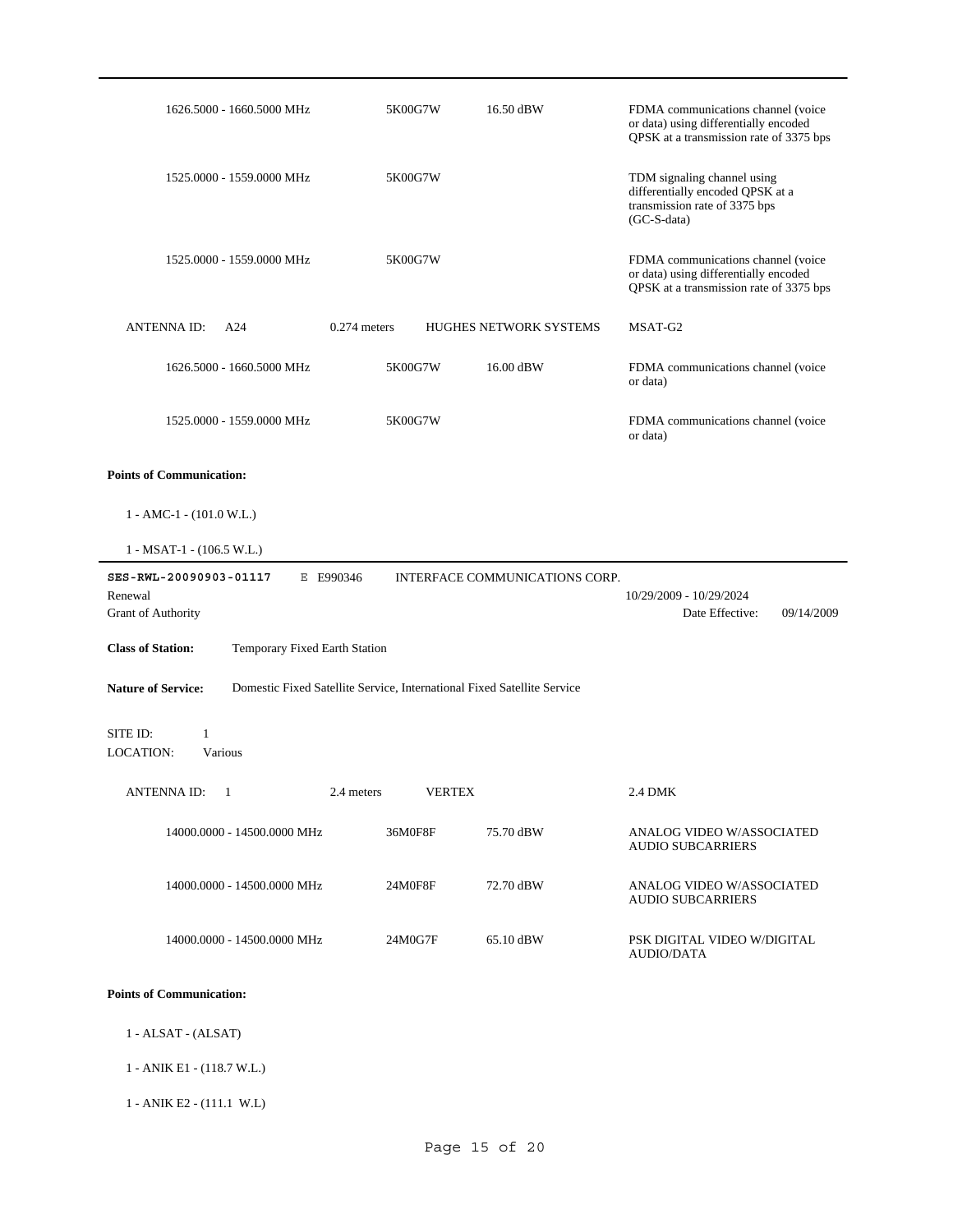|  |  |  | 1 - New Skies K - (338.5 E.L.) |  |  |  |  |  |  |
|--|--|--|--------------------------------|--|--|--|--|--|--|
|--|--|--|--------------------------------|--|--|--|--|--|--|

- 1 PAS-1R (45.0 W.L.)
- 1 PAS-3R (43.0 W.L.)

1 - TELSTAR 11 - (37.5 W.L.)

| SES-RWL-20090903-01118<br>E E890910                           |               | McGRAW-HILL BROADCASTING COMPANY, INC. |                                                                                      |
|---------------------------------------------------------------|---------------|----------------------------------------|--------------------------------------------------------------------------------------|
| Renewal                                                       |               |                                        | 10/20/2009 - 10/20/2024                                                              |
| <b>Grant of Authority</b>                                     |               |                                        | Date Effective:<br>09/14/2009                                                        |
| <b>Class of Station:</b><br>Temporary Fixed Earth Station     |               |                                        |                                                                                      |
|                                                               |               |                                        |                                                                                      |
| Domestic Fixed Satellite Service<br><b>Nature of Service:</b> |               |                                        |                                                                                      |
| SITE ID:<br>$\mathbf{1}$                                      |               |                                        |                                                                                      |
| BASE 123 SPEER BOULEVARD DENVER, CO 80203, VARIOUS            |               |                                        |                                                                                      |
| <b>LOCATION:</b>                                              |               |                                        |                                                                                      |
| <b>ANTENNAID:</b><br>2.6 meters<br>$\overline{1}$             | <b>VERTEX</b> |                                        | 2.6 DMK                                                                              |
| 14000.0000 - 14500.0000 MHz                                   | 36M0F9W       | 77.10 dBW                              | NTSC VIDEO SIGNAL WITH<br>ASSOCIATED AUDIO SUBCARRIERS                               |
| 14000.0000 - 14500.0000 MHz                                   | 24M0F8W       | 77.10 dBW                              | NTSC VIDEO SIGNAL WITH<br>ASSOCIATED AUDIO SUBCARRIERS<br>OPERATING HALF TRANSPONDER |
| 14000.0000 - 14500.0000 MHz                                   | 30K0F3E       | 45.40 dBW                              | <b>SCPC VOICE CHANNEL</b>                                                            |
| 14000.0000 - 14500.0000 MHz                                   | 15M0G7W       | 68.60 dBW                              | DIGITAL MCPC QPSK CARRIER<br>USED FOR VIDEO/VOICE/DATA.                              |
| 11700.0000 - 12200.0000 MHz                                   | 36M0F9W       |                                        | NTSC VIDEO SIGNAL WITH<br>ASSOCIATED AUDIO SUBCARRIERS                               |
| 11700.0000 - 12200.0000 MHz                                   | 24M0F8W       |                                        | NTSC VIDEO SIGNAL WITH<br>ASSOCIATED AUDIO SUBCARRIERS<br>OPERATING HALF TRANSPONDER |
| 11700.0000 - 12200.0000 MHz                                   | 30K0F3E       |                                        | <b>SCPC VOICE CHANNEL</b>                                                            |
| 11700.0000 - 12200.0000 MHz                                   | 15M0G7W       |                                        | DIGITAL MCPC QPSK CARRIER<br>USED FOR VIDEO/VOICE/DATA.                              |

**Points of Communication:**

1 - ALSAT - (ALSAT)

| SES-RWL-20090903-01125    |                             | $E$ KV95                         | US CABLE OF COASTAL-TEXAS LP |                         |                 |            |
|---------------------------|-----------------------------|----------------------------------|------------------------------|-------------------------|-----------------|------------|
| Renewal                   |                             |                                  |                              | 10/29/2009 - 10/29/2024 |                 |            |
| <b>Grant of Authority</b> |                             |                                  |                              |                         | Date Effective: | 09/09/2009 |
|                           |                             |                                  |                              |                         |                 |            |
| <b>Class of Station:</b>  | <b>Fixed Earth Stations</b> |                                  |                              |                         |                 |            |
|                           |                             |                                  |                              |                         |                 |            |
| <b>Nature of Service:</b> |                             | Domestic Fixed Satellite Service |                              |                         |                 |            |
|                           |                             |                                  |                              |                         |                 |            |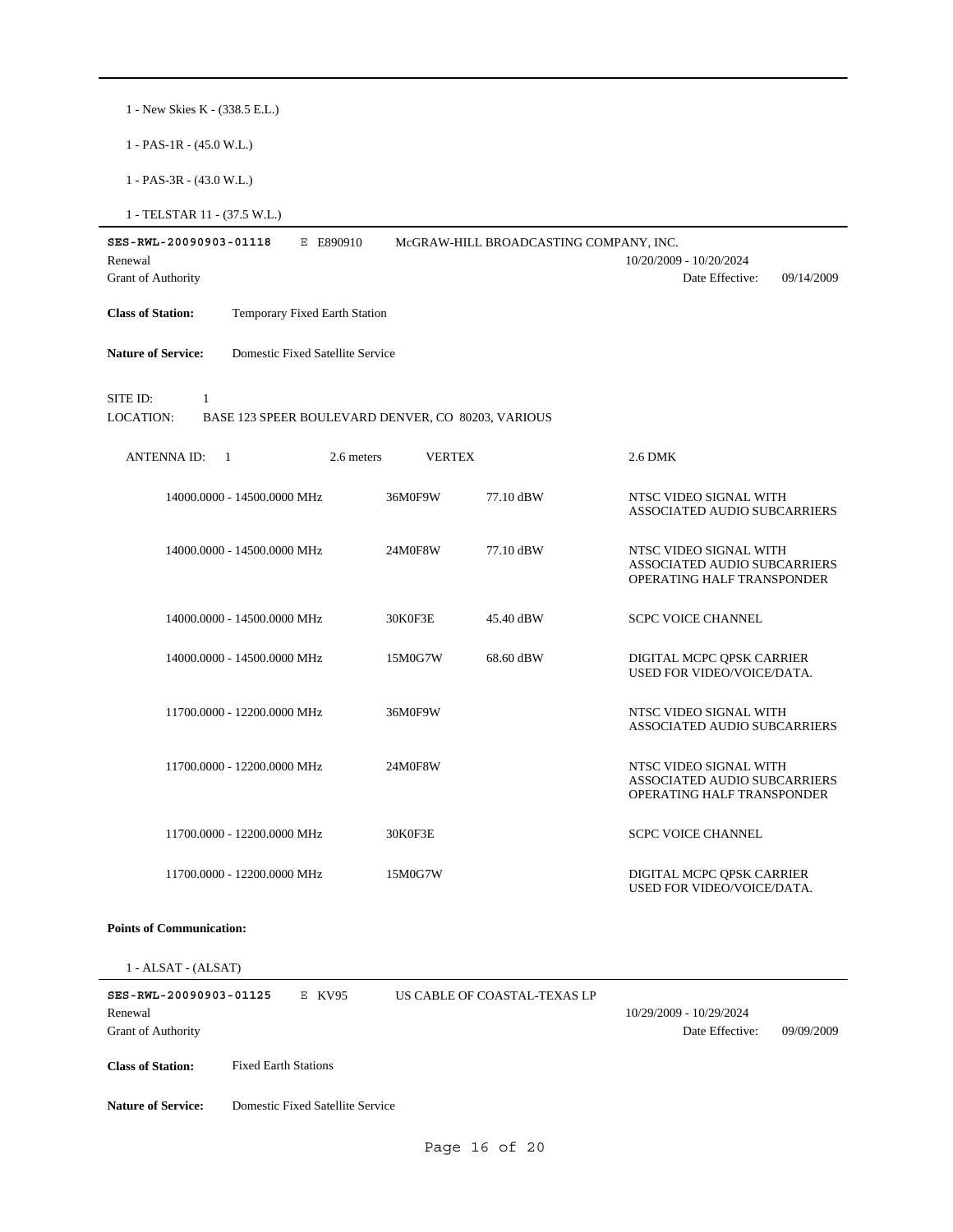| SITE ID:<br>$\mathbf{1}$<br>LOCATION:                   | MARION, HANNIBAL, MO<br>39 ° 40 ' 21.00 " N LAT.                                         |               |                                               | 91 ° 21 ' 22.00 " W LONG.                  |            |
|---------------------------------------------------------|------------------------------------------------------------------------------------------|---------------|-----------------------------------------------|--------------------------------------------|------------|
| ANTENNA ID: 1                                           | 5 meters                                                                                 | <b>HUGHES</b> |                                               | SRA-501-5C                                 |            |
|                                                         | 3700.0000 - 4200.0000 MHz                                                                | 36000F9       |                                               |                                            |            |
| <b>Points of Communication:</b>                         |                                                                                          |               |                                               |                                            |            |
| 1 - ALSAT - (ALSAT)                                     |                                                                                          |               |                                               |                                            |            |
| SES-RWL-20090908-01132<br>Renewal<br>Grant of Authority | E E990347                                                                                | Videocom Inc  |                                               | 10/14/2009 - 10/14/2024<br>Date Effective: | 09/14/2009 |
| <b>Class of Station:</b>                                | <b>Fixed Earth Stations</b>                                                              |               |                                               |                                            |            |
| <b>Nature of Service:</b>                               | Domestic Fixed Satellite Service                                                         |               |                                               |                                            |            |
| SITE ID:<br>1<br>LOCATION:                              | <b>VARIOUS</b>                                                                           |               |                                               |                                            |            |
| <b>ANTENNA ID:</b><br>$\overline{1}$                    | 4.5 meters                                                                               | <b>ANDREW</b> |                                               | <b>ANDREW 4.5 M</b>                        |            |
|                                                         | 5925.0000 - 6425.0000 MHz                                                                | 36M0F3F       | 73.30 dBW                                     | TV/FM                                      |            |
| <b>Points of Communication:</b>                         |                                                                                          |               |                                               |                                            |            |
| SES-RWL-20090910-01150                                  | E E890917                                                                                |               | Robin Media Group, Inc., Debtor-In-Possession |                                            |            |
| Renewal<br>Grant of Authority                           |                                                                                          |               |                                               | 09/22/2009 - 09/22/2024<br>Date Effective: | 09/14/2009 |
| <b>Class of Station:</b>                                | <b>Fixed Earth Stations</b>                                                              |               |                                               |                                            |            |
| <b>Nature of Service:</b>                               | Domestic Fixed Satellite Service                                                         |               |                                               |                                            |            |
| SITE ID:<br>$\mathbf{1}$<br>LOCATION:                   | Inters. of Pine Valley Rd. & Crow Dr., HALL, GAINESVILLE, GA<br>34 ° 18 ' 57.00 " N LAT. |               |                                               | 83 ° 49 ' 48.00 " W LONG.                  |            |
| <b>ANTENNA ID:</b><br>$\overline{1}$                    | 4.6 meters                                                                               |               | <b>SCIENTIFIC ATLANTA</b>                     | 8005/(8227 FEED)                           |            |
|                                                         | 3700.0000 - 4200.0000 MHz                                                                | 36MOF3F       |                                               |                                            |            |
| <b>Points of Communication:</b>                         |                                                                                          |               |                                               |                                            |            |
| 1 - ALSAT - (ALSAT)                                     |                                                                                          |               |                                               |                                            |            |
| SES-RWL-20090911-01151<br>Renewal<br>Grant of Authority | E E990100                                                                                |               | Alaska Public Telecommunications, Inc.        | 10/06/2009 - 10/06/2024<br>Date Effective: | 09/14/2009 |
| <b>Class of Station:</b>                                | <b>Fixed Earth Stations</b>                                                              |               |                                               |                                            |            |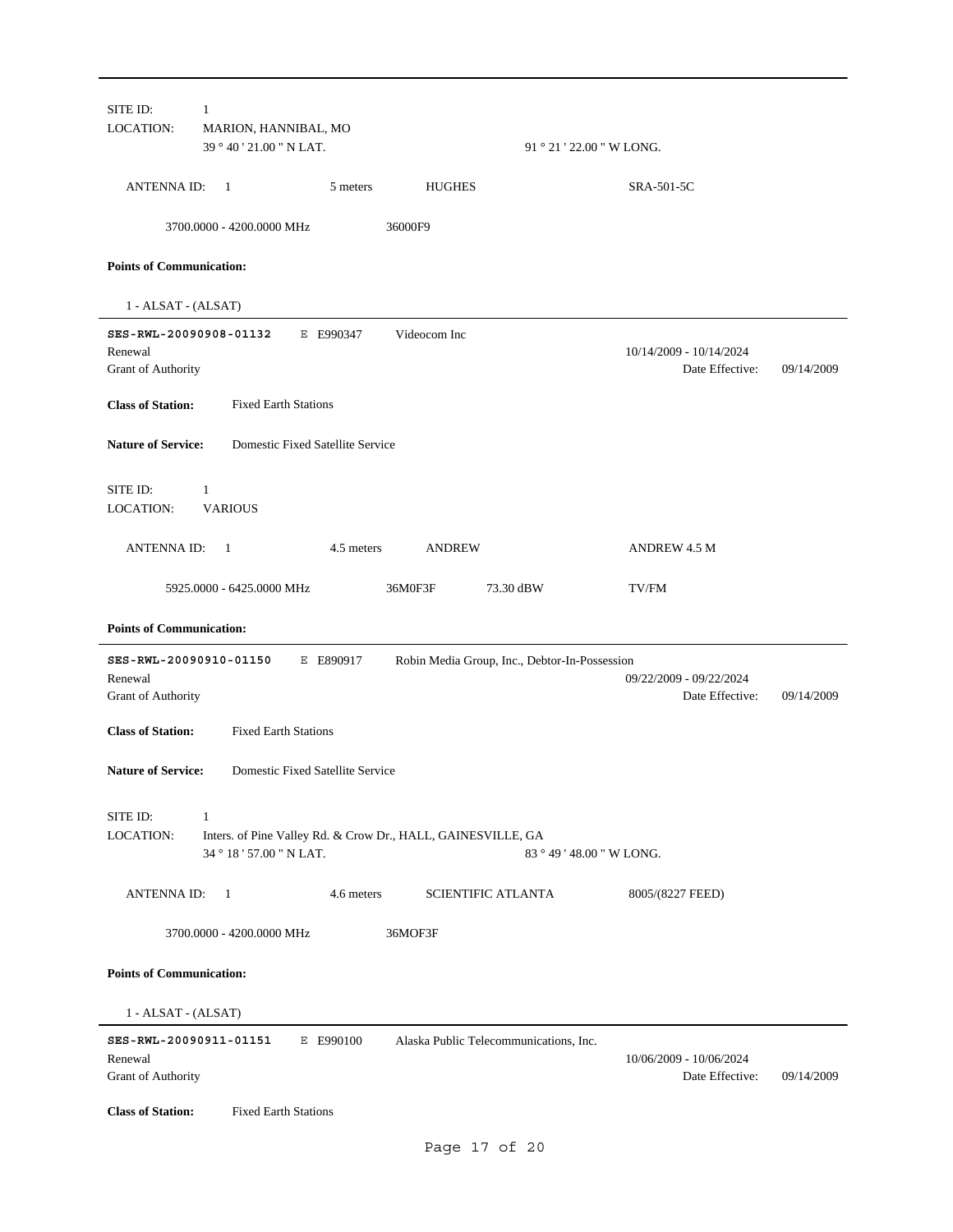| <b>Nature of Service:</b>                                                   | Domestic Fixed Satellite Service, Fixed Satellite Service                               |                               |                                   |                                                                                                                          |
|-----------------------------------------------------------------------------|-----------------------------------------------------------------------------------------|-------------------------------|-----------------------------------|--------------------------------------------------------------------------------------------------------------------------|
| SITE ID:<br>$\mathbf{1}$<br>LOCATION:                                       | TRACK C, EAGLET AERIE SUBDIVISION, ANCHORAGE, ANCHORAGE, AK<br>61 ° 17 ' 46.00 " N LAT. |                               |                                   | 149 ° 26 ' 46.50 " W LONG.                                                                                               |
| ANTENNA ID:                                                                 | $\overline{1}$                                                                          | 4.5 meters<br><b>ANDREW</b>   |                                   | ESA45-MP1                                                                                                                |
|                                                                             | 6212.3400 - 6425.0000 MHz                                                               | 154KG7D                       | 36.20 dBW                         | <b>QPSK VOICE</b>                                                                                                        |
|                                                                             | 5925.0000 - 6182.1400 MHz                                                               | 154KG7D                       | 36.20 dBW                         | <b>QPSK VOICE</b>                                                                                                        |
|                                                                             | 3700.0000 - 4200.0000 MHz                                                               | 154KG7D                       |                                   | <b>QPSK VOICE</b>                                                                                                        |
| <b>Points of Communication:</b>                                             |                                                                                         |                               |                                   |                                                                                                                          |
| 1 - ALSAT - (ALSAT)                                                         |                                                                                         |                               |                                   |                                                                                                                          |
| SES-RWL-20090911-01157<br>Renewal<br>Grant of Authority                     | E E990106                                                                               |                               | SILAKKUAGVIK COMMUNICATIONS, INC. | 10/07/2009 - 10/07/2024<br>Date Effective:<br>09/14/2009                                                                 |
| <b>Class of Station:</b>                                                    | <b>Fixed Earth Stations</b>                                                             |                               |                                   |                                                                                                                          |
| <b>Nature of Service:</b>                                                   | Domestic Fixed Satellite Service                                                        |                               |                                   |                                                                                                                          |
| SITE ID:<br>$\mathbf{1}$<br>LOCATION:                                       | P.O. BOX 109, BARROW, AK<br>71°16'16.00"N LAT.                                          |                               |                                   | 156 ° 46 ' 12.00 " W LONG.                                                                                               |
| ANTENNA ID:                                                                 | $\overline{1}$                                                                          | 3.8 meters<br><b>PRODELIN</b> |                                   | 1383-415                                                                                                                 |
|                                                                             | 5925.0000 - 6425.0000 MHz                                                               | 154KG7D                       | 51.40 dBW                         | DATA, BPSK, FES 1/2 64 KBPS                                                                                              |
|                                                                             | 3700.0000 - 4200.0000 MHz                                                               | 154KG7D                       |                                   | DATA, BPSK, FES 1/2 64 KBPS                                                                                              |
| <b>Points of Communication:</b>                                             |                                                                                         |                               |                                   |                                                                                                                          |
| 1 - ALSAT - (ALSAT)                                                         |                                                                                         |                               |                                   |                                                                                                                          |
| SES-STA-20090709-00850<br>Special Temporary Authority<br>Grant of Authority | E E980005                                                                               | EchoStar Corporation          |                                   | Date Effective:<br>09/11/2009                                                                                            |
| <b>Class of Station:</b>                                                    |                                                                                         |                               |                                   |                                                                                                                          |
|                                                                             |                                                                                         |                               |                                   | Special Temporary Authority is GRANTED for a period of 30 days beginning September 18, 2009 and ending October 17, 2009. |
| <b>Points of Communication:</b>                                             |                                                                                         |                               |                                   |                                                                                                                          |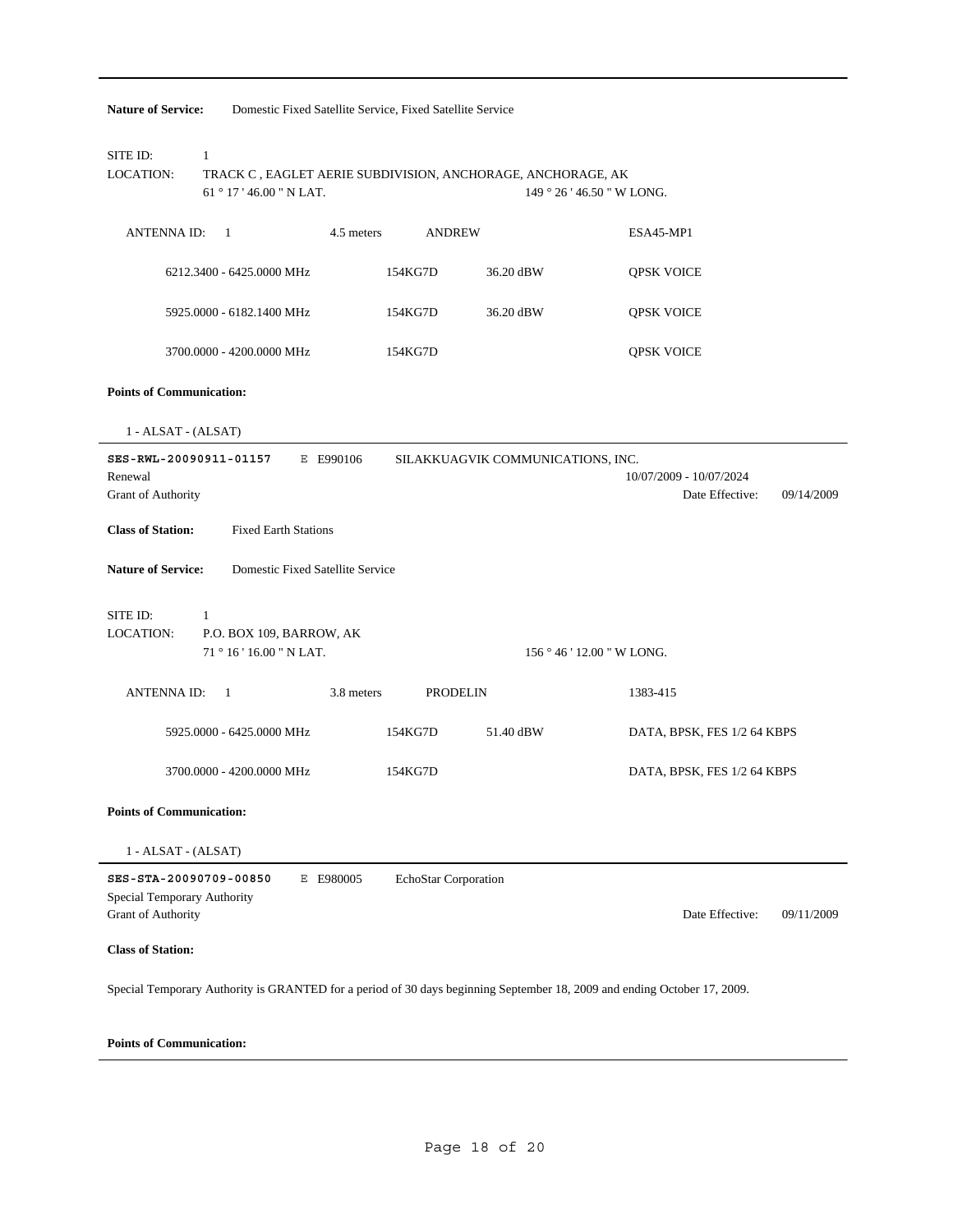| SES-STA-20090728-00922                                   | Ε           | TerreStar License Inc.                                                                                                                  |                 |            |
|----------------------------------------------------------|-------------|-----------------------------------------------------------------------------------------------------------------------------------------|-----------------|------------|
| Special Temporary Authority<br><b>Grant of Authority</b> |             |                                                                                                                                         | Date Effective: | 09/15/2009 |
|                                                          |             |                                                                                                                                         |                 |            |
| <b>Class of Station:</b>                                 |             |                                                                                                                                         |                 |            |
| November 9, 2009.                                        |             | Extension of special temporary authority is GRANTED with condition for an additional 60 days beginning September 11, 2009 and ending    |                 |            |
| <b>Points of Communication:</b>                          |             |                                                                                                                                         |                 |            |
| SES-STA-20090728-00924                                   | Ε           | TerreStar License Inc.                                                                                                                  |                 |            |
| Special Temporary Authority<br><b>Grant of Authority</b> |             |                                                                                                                                         | Date Effective: | 09/15/2009 |
| <b>Class of Station:</b>                                 |             |                                                                                                                                         |                 |            |
| November 9, 2009.                                        |             | Extension of special temporary authority is GRANTED with condition for an additional 60 days beginning September 11, 2009 and ending    |                 |            |
| <b>Points of Communication:</b>                          |             |                                                                                                                                         |                 |            |
| SES-STA-20090728-00927                                   | Ε           | TerreStar License Inc.                                                                                                                  |                 |            |
| Special Temporary Authority<br>Grant of Authority        |             |                                                                                                                                         | Date Effective: | 09/15/2009 |
| <b>Class of Station:</b>                                 |             |                                                                                                                                         |                 |            |
| November 9, 2009.                                        |             | Extension of special temporary authority is GRANTED with condition for an additional 60 days beginning September 11, 2009 and ending    |                 |            |
| <b>Points of Communication:</b>                          |             |                                                                                                                                         |                 |            |
| SES-STA-20090901-01111                                   | $\mathbf E$ | Universal Space Network, Inc.                                                                                                           |                 |            |
| Special Temporary Authority<br><b>Grant of Authority</b> |             |                                                                                                                                         | Date Effective: | 09/15/2009 |
| <b>Class of Station:</b>                                 |             |                                                                                                                                         |                 |            |
|                                                          |             | Special temporary authority is GRANTED with conditions for a period of 30 days beginning September 22, 2009 and end October 21, 2009.   |                 |            |
| <b>Points of Communication:</b>                          |             |                                                                                                                                         |                 |            |
| SES-STA-20090901-01112<br>Special Temporary Authority    |             |                                                                                                                                         |                 |            |
|                                                          | Ε           | Universal Space Network, Inc.                                                                                                           | Date Effective: | 09/15/2009 |
| Grant of Authority                                       |             |                                                                                                                                         |                 |            |
| <b>Class of Station:</b>                                 |             |                                                                                                                                         |                 |            |
|                                                          |             | Specia temporary authority is GRANTED with conditions for a period of 30 days beginning September 27, 2009 and ending October 26, 2009. |                 |            |